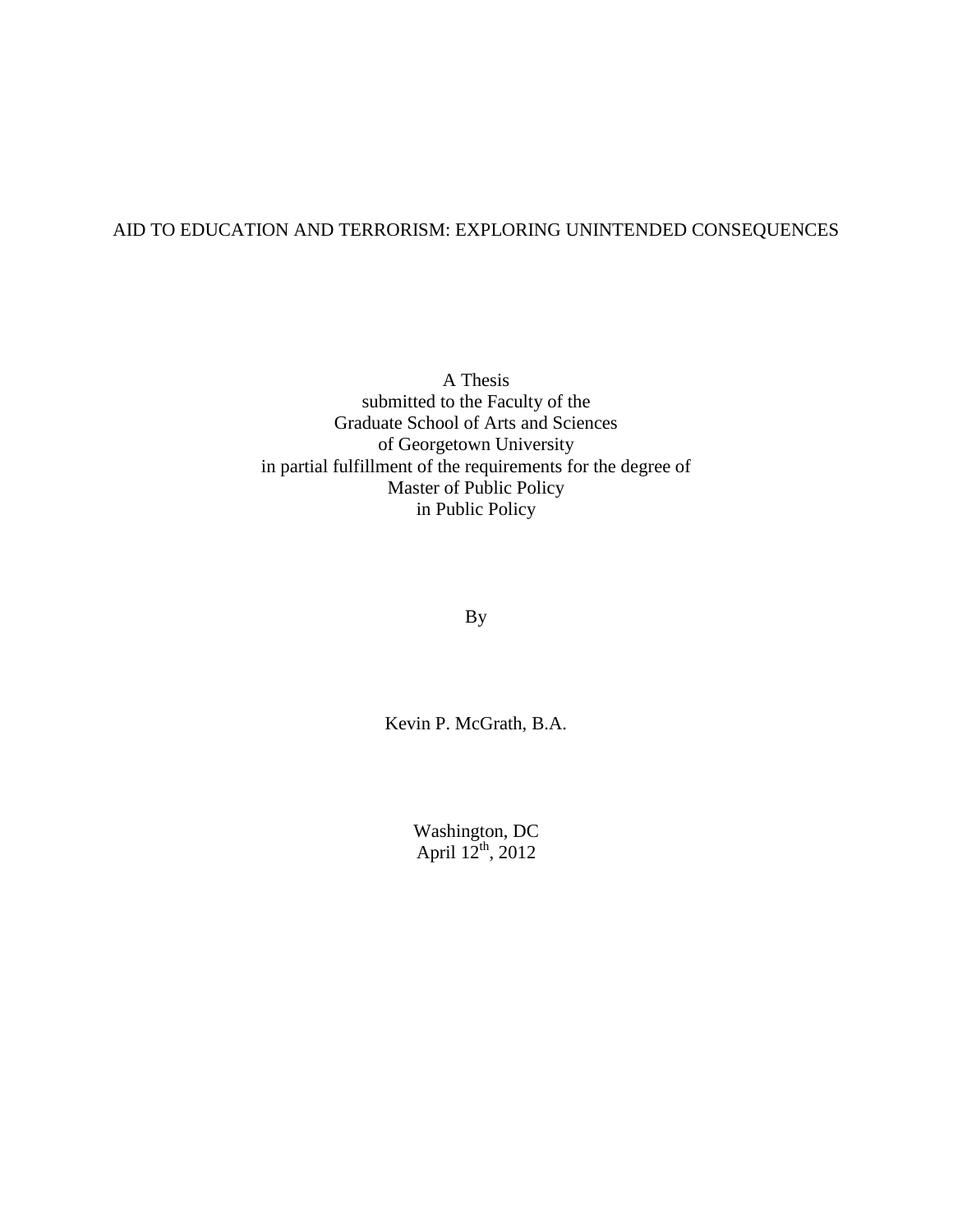Copyright 2012 by Kevin P. McGrath All Rights Reserved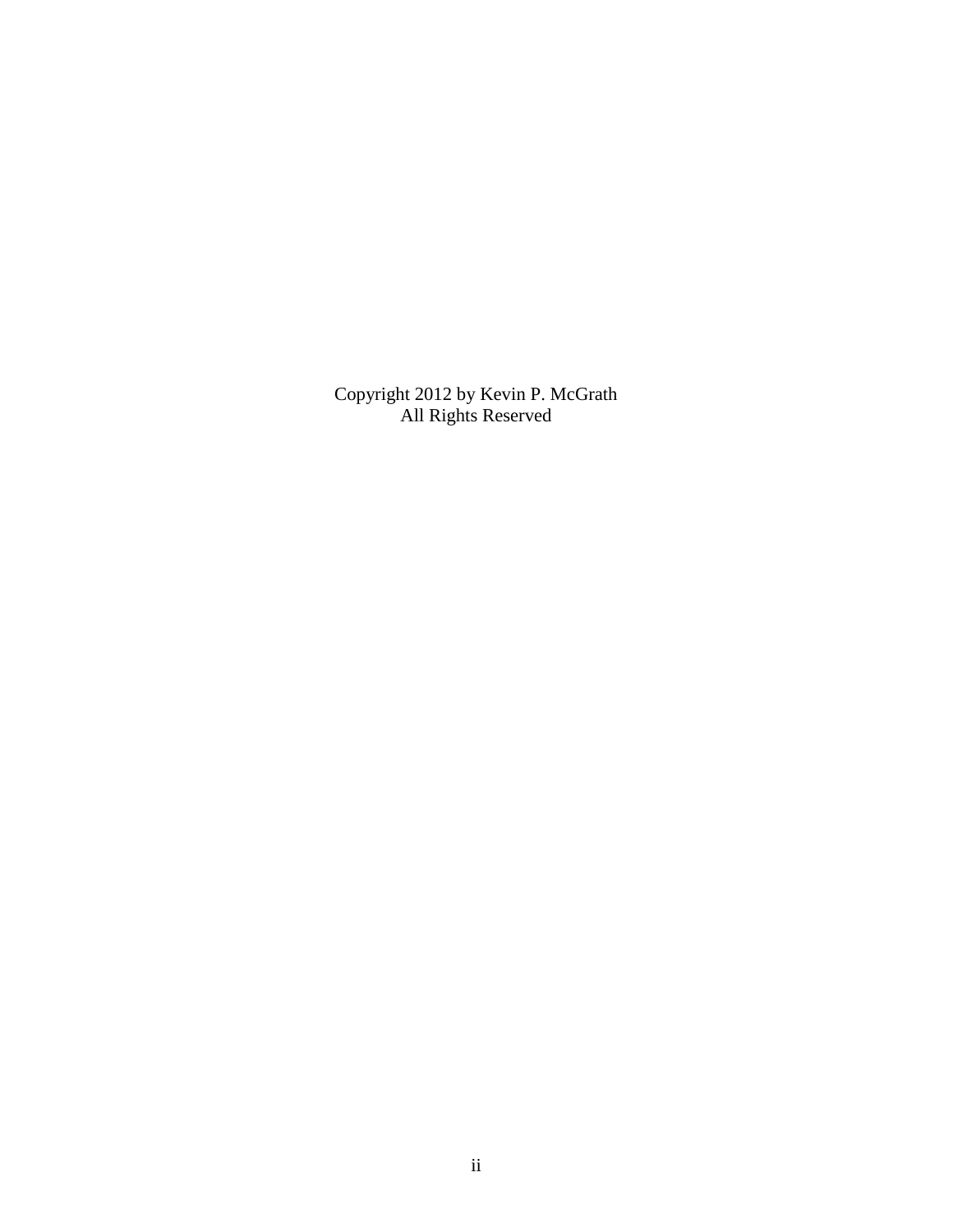# AID TO EDUCATION AND TERRORISM: EXPLORING UNINTENDED CONSQUENCES Kevin P. McGrath, B.A.

Thesis Advisor: Andreas Kern, Ph.D.

#### **Abstract**

Terrorism has proven itself to be one of the most tenacious threats of the modern world, in part because it is difficult to predict and because its root causes are poorly understood. In spite of the popular conception of the terrorist as an insane, impoverished radical, political scientists suggest that terrorists are typically established, educated, and well-off. Economists, operating from a macroeconomic perspective, suggest that terrorism occurs in countries where opportunities are few, incomes are extremely unequal, and political systems are closed - in short, when there are few educated, middle-class elites. This contradiction is problematic, especially for those who seek to undermine terrorism through nation-building and international development. If terrorism is perpetrated by educated elites, then do we risk creating more terrorists when we improve the educational systems of impoverished societies? Or does a broader middle class create socialization effects that de-radicalize potential terrorists? Answering these questions has important implications for development funding, counter-terrorism, and international stability and security. In this thesis, I investigate this relationship empirically using time- and country-fixed effects panel regressions. My results suggest a negative relationship between terrorism and educational aid, but are not methodologically strong enough to posit a causal relationship.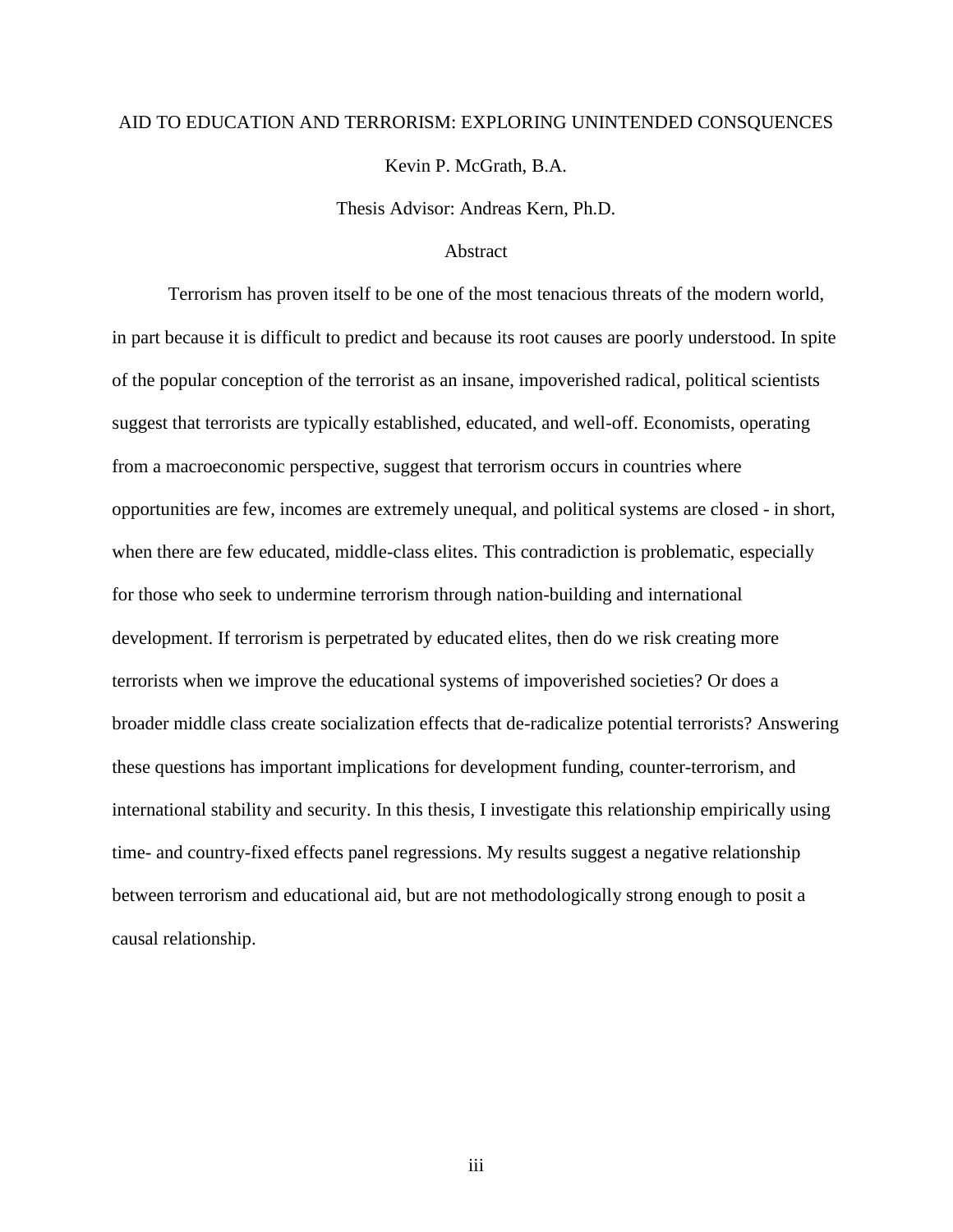To friends, family, teachers, and mentors, without whom this paper would never have been written. You have preserved my sanity, if not my liver.

Special thanks to my readers and my advisor, who put up with weekly panicked emails at unreasonable hours, but who made this document worth reading.

> Many thanks, Kevin P. McGrath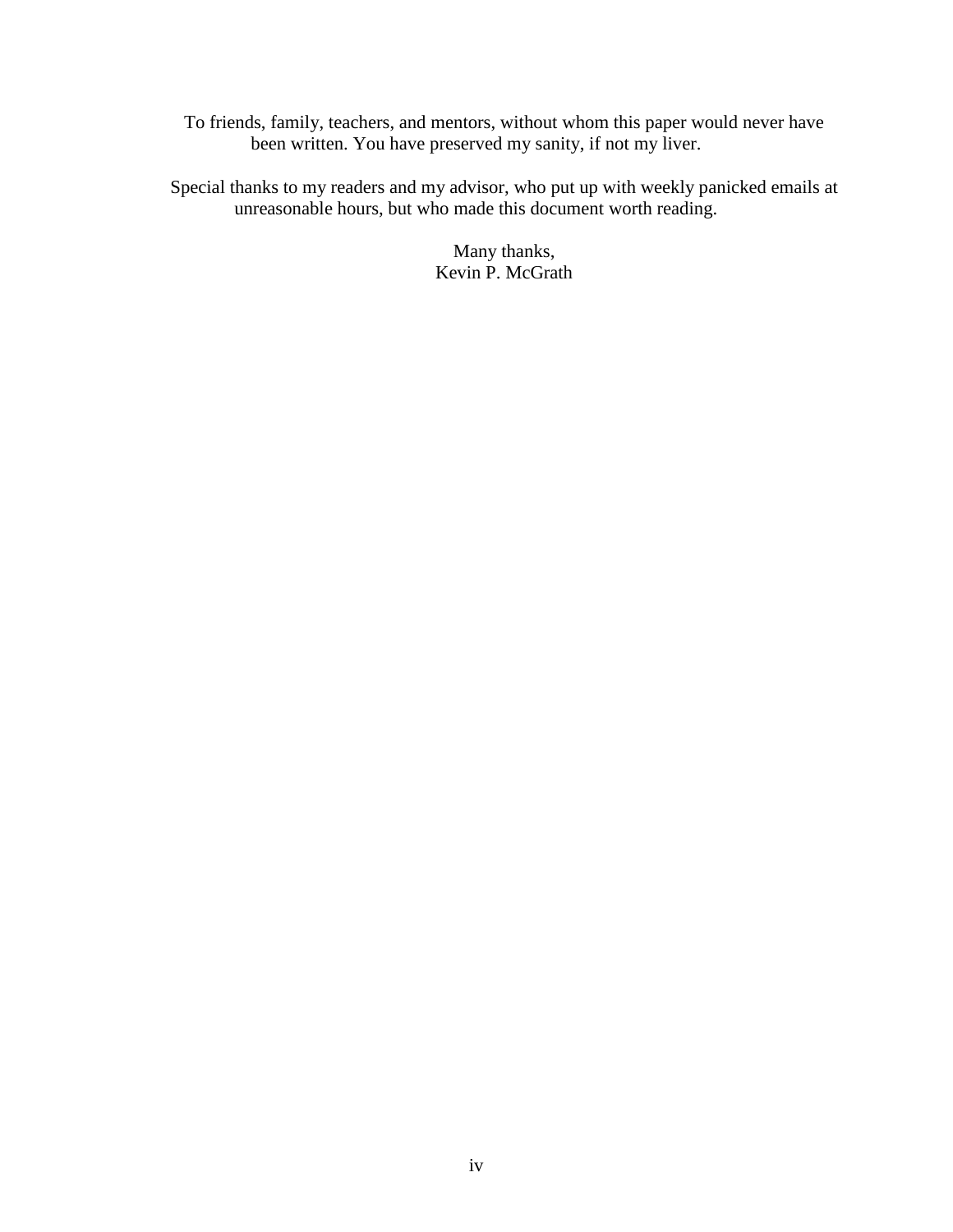## **TABLE OF CONTENTS**

<span id="page-4-0"></span>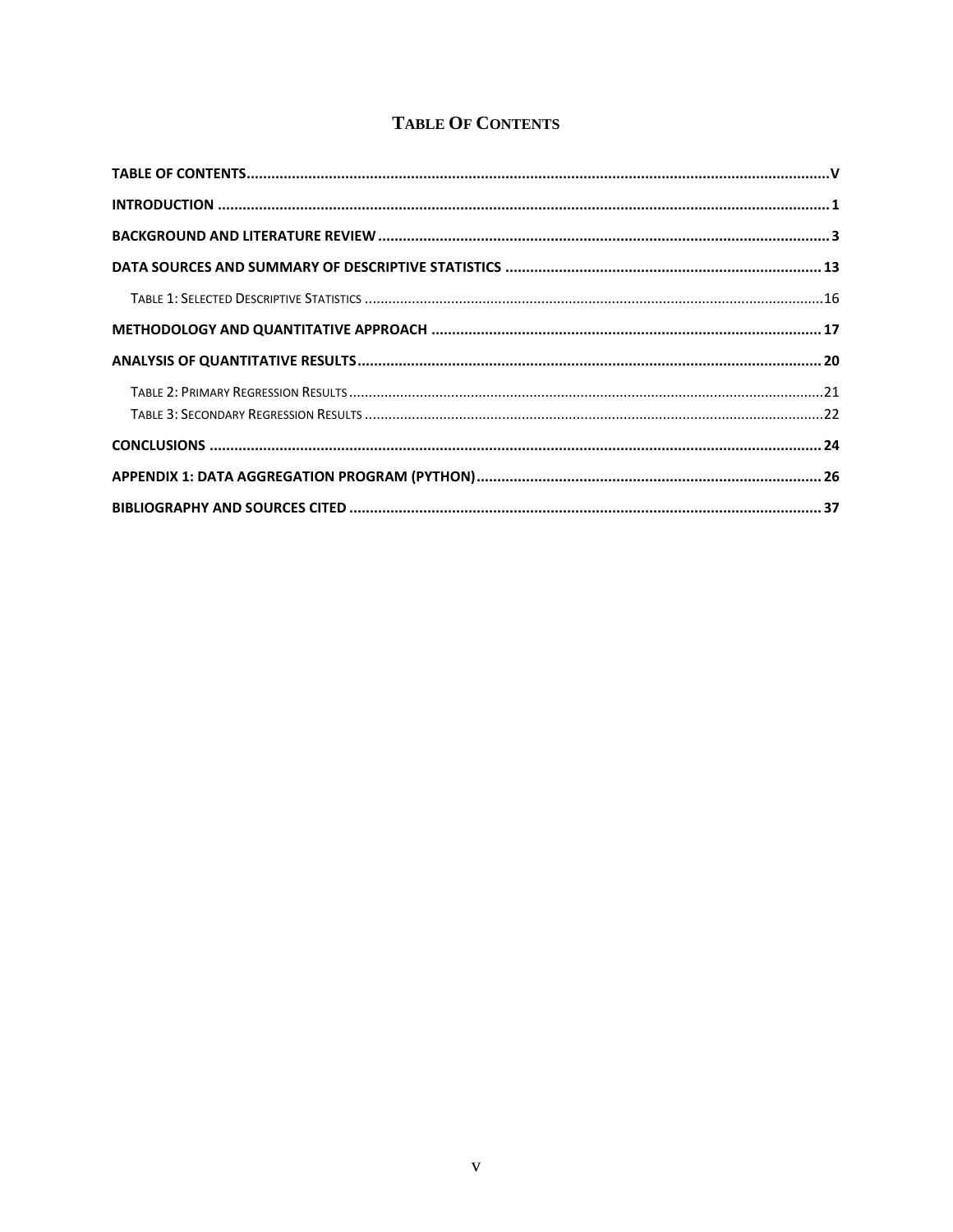#### **INTRODUCTION**

<span id="page-5-0"></span>Terrorism is one of the most important political phenomena of our time. It shapes policy in matters of defense, foreign relations, and development aid, and strategies designed to fight or prevent terrorism impact millions of lives across the globe. Despite this, the causes of terrorism are poorly understood, and research into the effectiveness of counterterrorism policies is ongoing. One of the most popular counter-terror strategies is the proactive application of foreign aid to countries where terrorism seems likely –both as a way to engender good will and as an attempt to restructure those societies to make them less welcoming to terrorist activity. Education in particular has been considered especially important in this endeavor but without causal evidence, it must be taken on faith that improving the educational systems of a country will reduce terrorism. This is in spite of the fact that research has shown that terrorists typically come from wealthy backgrounds and often sport advanced educational credentials. I hope to shine more light on this dynamic and investigate the impact that foreign aid for education has on terrorism rates. In the course of this research, I will also examine sociological dynamics that are either corrosive or supportive of terrorism, in hopes of better understanding how terrorism is generated in society. I hypothesize that there are negative returns to terrorism from foreign aid to education, but that the relationship is complex.

Modern theories surrounding the causes of terrorism are somewhat indeterminate, and in at least one sense, contradictory. Political scientists have used data to posit that terrorists are typically well-educated and well-off, which is counterintuitive to most modern preconceptions about terrorists. Economists, analyzing macroeconomic data, point out that better-educated states often have fewer terrorist attacks and produce fewer terrorists, further complicating the issue. I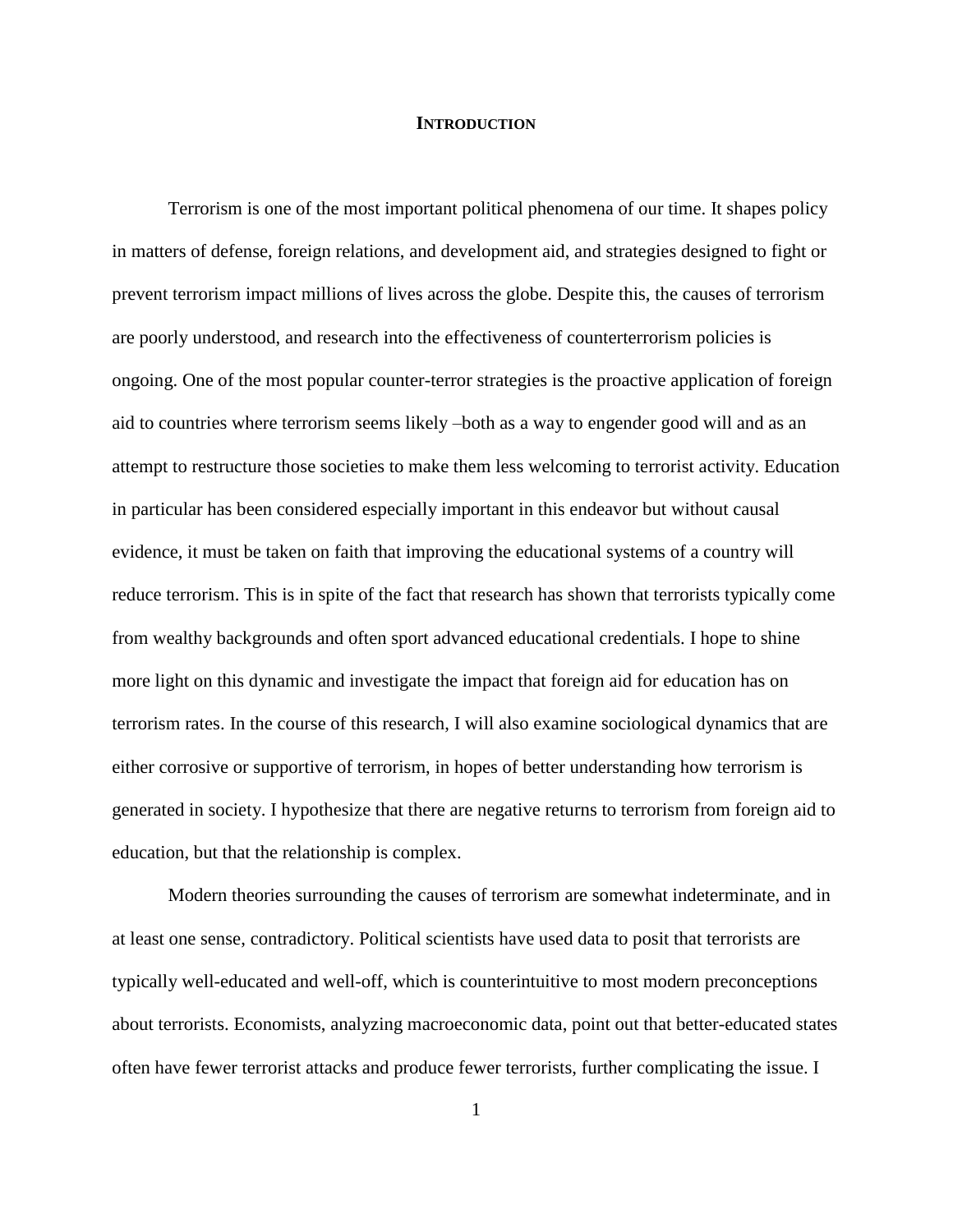investigate this particular juncture as thoroughly as possible, using panel data and time- and country-fixed effects regression analysis, in line with previous research in the field by Young and Findley, assessing the impact of net educational aid on the number of terrorist attacks in five-year periods from 1970 to 2010, applying controls for domestic social, political, and economic characteristics. If find limited support for the thesis that educational aid reduces terrorism, but the effect is not as strong as some internal social and political factors, nor is it robust enough to make causal claims.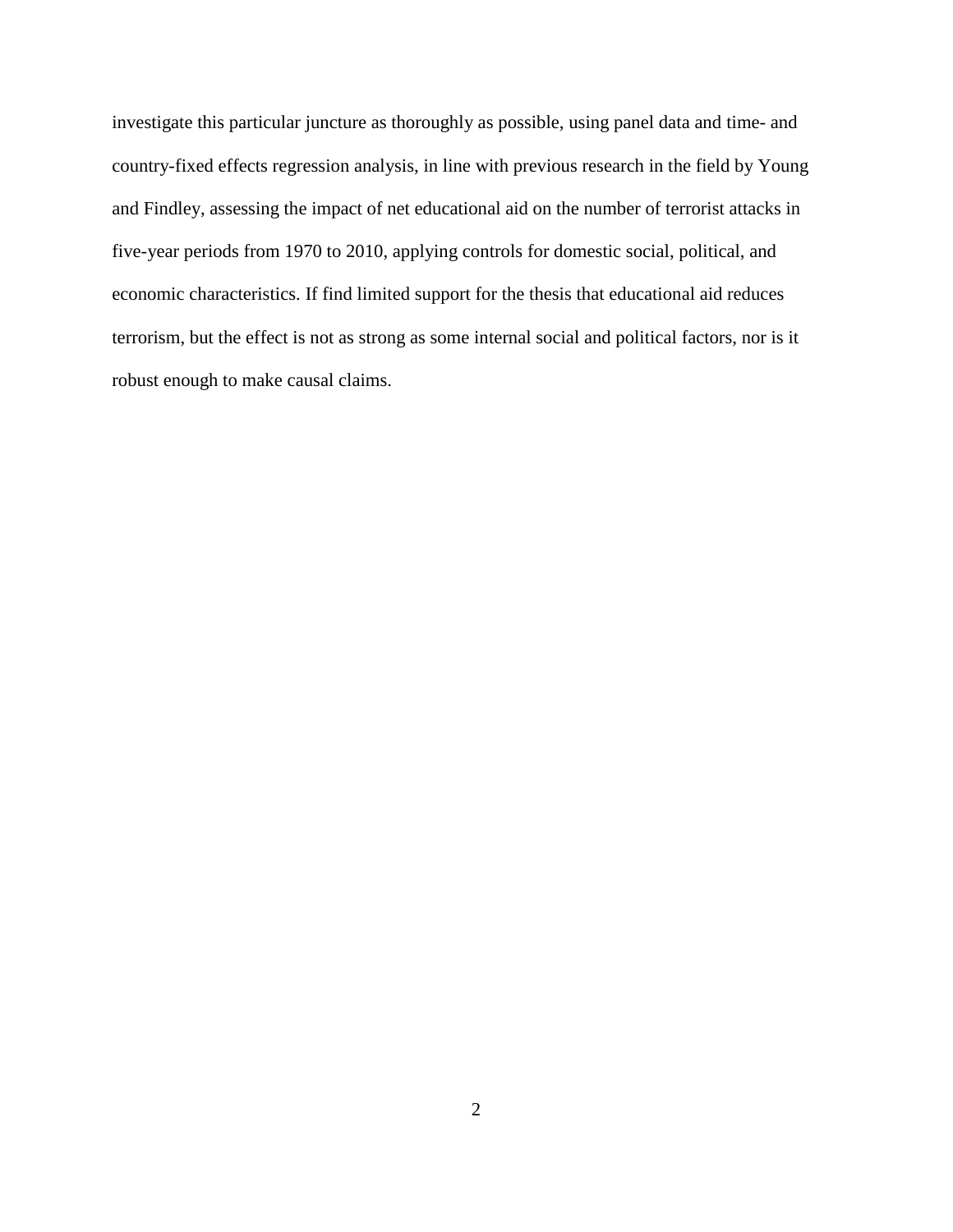#### **BACKGROUND AND LITERATURE REVIEW**

<span id="page-7-0"></span>Since the 2001 terrorist attacks on New York City and Washington, D.C., the phenomenon and intricacies of terrorism and counter-terrorism have become mainstream fields for students of security policy. One of the largest policy priorities for governments that have developed national counter-terrorism strategies is the holistic prevention of terrorism by reducing the incentives or motivations for people to engage in terrorist activities. Defining those motivations has proven somewhat difficult, and different fields often arrive at separate - and often, contradictory - conclusions. Political economists studying the problem tend to reduce terrorism down to several powerful macroeconomic factors: the most important being closed political systems, a lack of economic opportunities, and highly unequal income distributions (Abadie, 2004). Political scientists, taking a different tact, pointed out that most terrorists are well-educated, middle class elites: people that usually make up the bread-and-butter of civil society (Pape, 2003).

One of the most successful preventative measures in counter terrorism strategy has been the application of foreign aid acts as a deterrent. By improving educational systems, countries create economic opportunity, an increasingly large middle class, and eventually more open political systems (Pourgerami, 1988). According to political economists, this solves the problem of terrorism, but it creates a contradiction in theory: if terrorists are typically well-educated, middle-class or wealthy elites why would educating more potential terrorists reduce terrorism?

The implications of these problems are far-reaching. The United States invests billions of dollars a year in foreign aid, and in recent years, development aid has become a big part of counter-terrorism efforts as the operations in Iraq and Afghanistan have turned into peacekeeping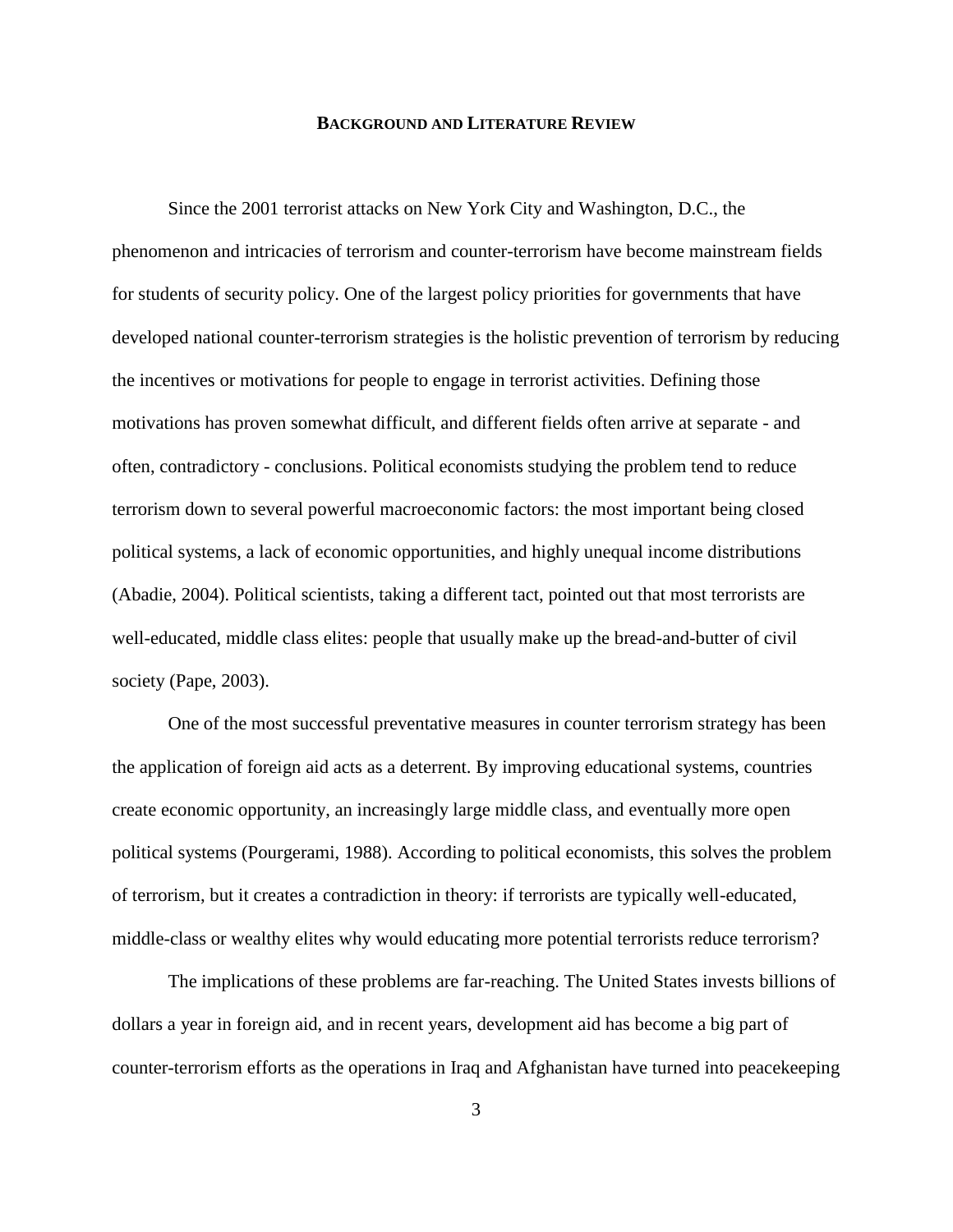and counterinsurgency campaigns – for fiscal year 2012, USAID and the State Department requested more than \$11 billion dollars for operations in Afghanistan, Iraq, and Pakistan (Office of Management and Budget, 2012). Various NGOs are also heavily involved: justifying one's programs as counter-terrorism investments is good for business. More clearly defining the relationship between development aid and terrorism will help policymakers plan better counterterror programs.

Unsurprisingly, the renewed interest in terrorism as a political phenomenon since 2001 has reinvigorated the academic field. Political economists and political scientists have increasingly focused on defining the root causes of terrorism and identifying solutions that work - either palliative, or preventative. Developing counter-terror (and later, counterinsurgency) methods has been one of the primary academic studies of the field, but clarifying terrorism and its causes, as a secondary field, has also grown immensely in both quality and quantity (for a review, see (Shughart, 2006), and (Abadie, 2004)). Other fields have also taken an interest, and disciplines like sociology, anthropology, and computer science have created new avenues of research, most notably modifications of rational choice theory, radicalization and the psychology of small-group dynamics, and social network theory.

Defining terrorism has itself proven tricky. In the popular conception, terrorism means whatever people want it to mean: people who blow up buildings, insurgents fighting in Afghanistan, or failed shoe-bombers. Even in academia, the distinctions can be hazy: one man's terrorist is another's insurgent, and yet another's patriot. Insurgents in Afghanistan might clearly be classed as such, but what about foreign fighters working alongside them? The wide variety of terrorist tactics and strategies – from suicide bombing to hijackings, with targets ranging from military barracks to public markets or train stations – further muddies the waters. In mid-2000s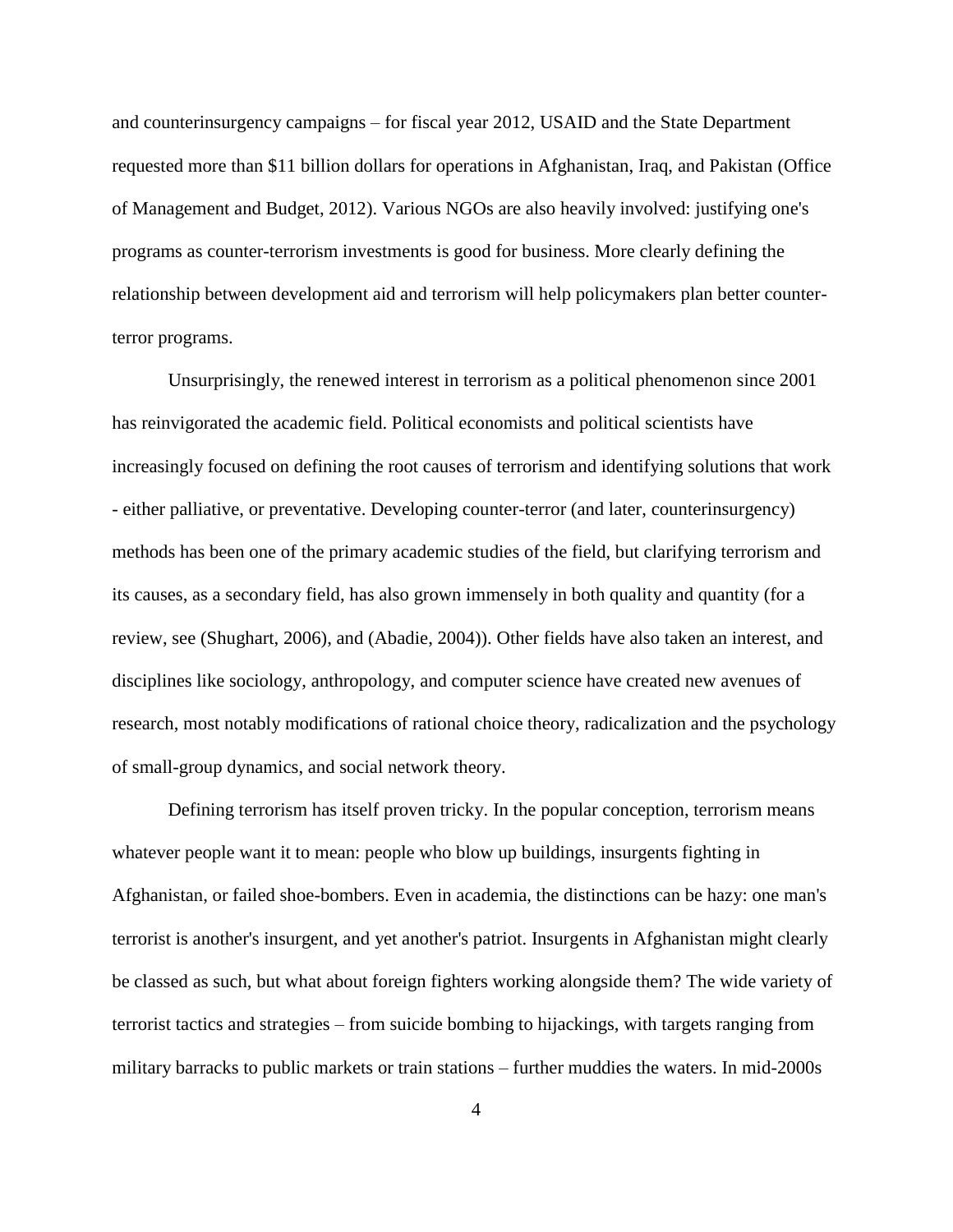Iraq, for example, the distinction between terrorists and insurgents was often ignored – foreign fighters drawn to fight American forces in the country were often considered as equal to native resistance forces by soldiers, journalists, and strategists (Ricks, 2006). Academics and policymakers must constantly question who exactly is engaging in violence and why they do so when considering the label "terrorist." These are important questions, and ones that are poorly addressed by society at large – and to great extent in philosophical digests. Despite their abstract nature, these details have a great deal of impact on how research is framed, and what questions get asked. Most researchers frame terrorism as violence committed against politically relevant targets in pursuit of a political ideology or goal (National Consortium for the Study of Terrorism and Responses to Terrorism (START), 2011). This is a necessarily broad definition, since based on the nature of a terrorist group's motivations, targets can vary widely. Internal separatist groups might target government or military facilities, whereas anti-government groups might attack population centers in order to destabilize the standing regime. In short, the form of terrorism has to do with motivation: what drives an otherwise normal man or woman to commit violence?

Discerning motivations for terrorism has proven especially problematic. The most popular conventional answer, religion, quickly proves to be a red herring - where many terrorists are pious, this is largely because they live in relatively pious societies, and some scholar suggest that terrorists acquire their religious sheen *after* agreeing to terrorism, rather than as a motivation for doing so (Huson, 1999). For example, Sri Lankan rebels, the pioneers of suicide bombing and the "godfathers" of modern terrorist operational theory, were not overly religious, but motivated their followers on ethnic and political grounds. Support for terrorism was then thought to be associated with low levels of education or economic wealth, on the theory that those who are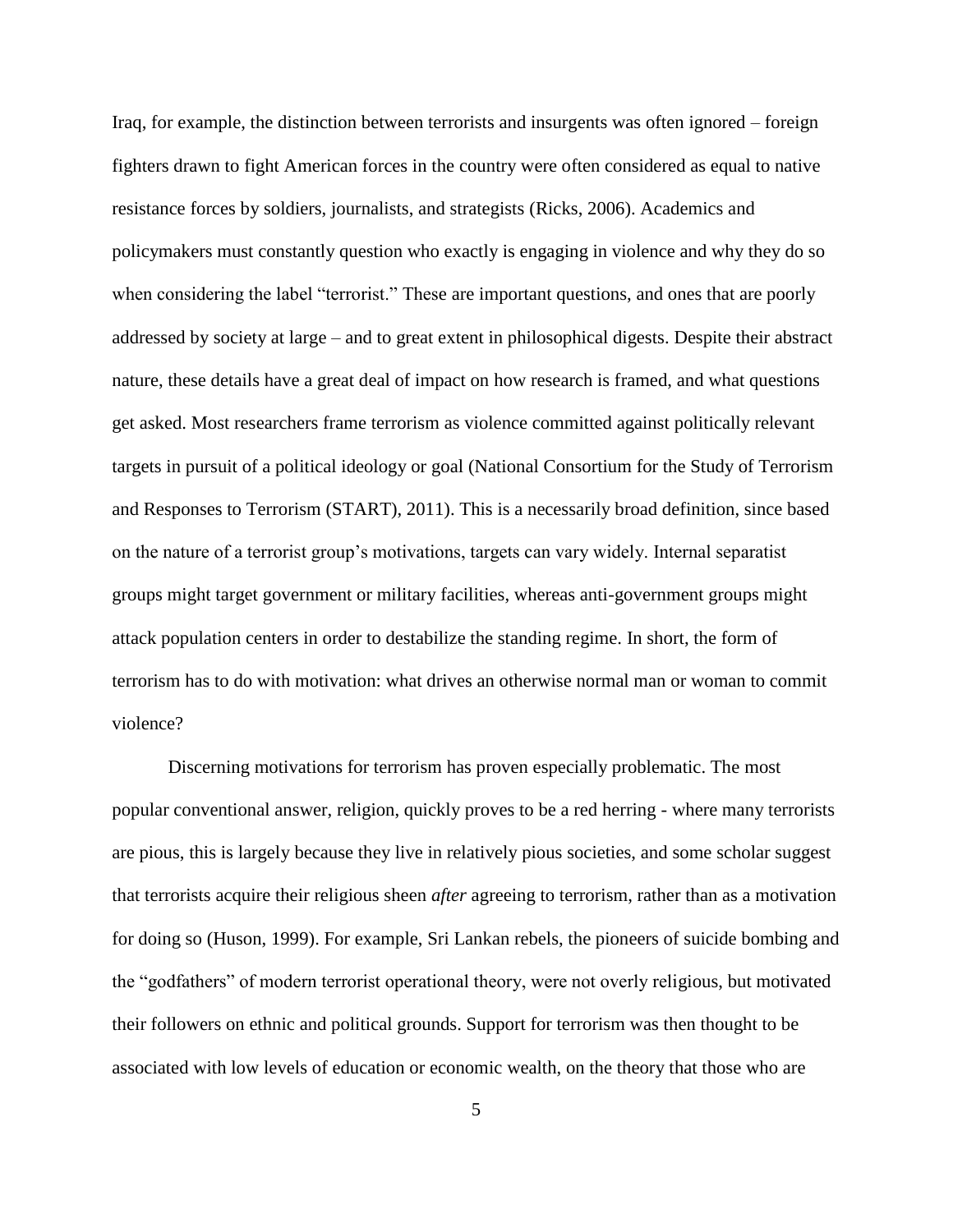uneducated are more easily swept up in ideological propaganda (Huson, 1999). This has proven less persuasive in recent years: a seminal work by Alan B. Krueger and Jitka Maleckova found that support for terrorist attacks on Israel among Gazans actually increased among highereducation sections of the population (Kreuger & Maleckova, 2003). Robert Pape's *The Strategic Logic of Suicide Terrorism*, while largely a response to the theory of religious motivation for terrorism, points out that secular political goals drive nearly all suicide terrorist campaigns: withdrawal of American forces from particular countries, or allowing the secession of a particular territory, for example (Pape, 2003). By striking at vulnerable populations, terrorists hope to effect changes in policy. This, coupled with the demographic backgrounds of terrorists as middle-class, educated elites, suggests that terrorism is conducted by impassioned, politically aware individuals, not fanatical dupes.

This brings us to the problem of trying to prevent terrorism: the most commonly suggested preventative measure against terrorism is development aid, on the premise that productive, wealthy democracies can resolve the political problems that eventually motivate terrorism. Foreign aid programs, as the most direct method of effecting that change, have understandably come under scrutiny. The general consensus about foreign aid is that it does not stimulate economic development, but can help change key indicators and has positive effects in non-economic areas. Direct counter-terror aid, often in the form of grants or security assistance, has shown some effectiveness (Azam & Thelen, Foreign Aid Versus Military Intervention in the War on Terror, 2010), but there is evidence to suggest that recipient nations' use of repressive measures eventually lead to more terrorism (Mandler & Spagat, 2003-2010). Studies that measured the relative effectiveness of different kinds of aid found that targeted, rather than general, aid was more effective at reducing terrorism, especially aid to education (Azam &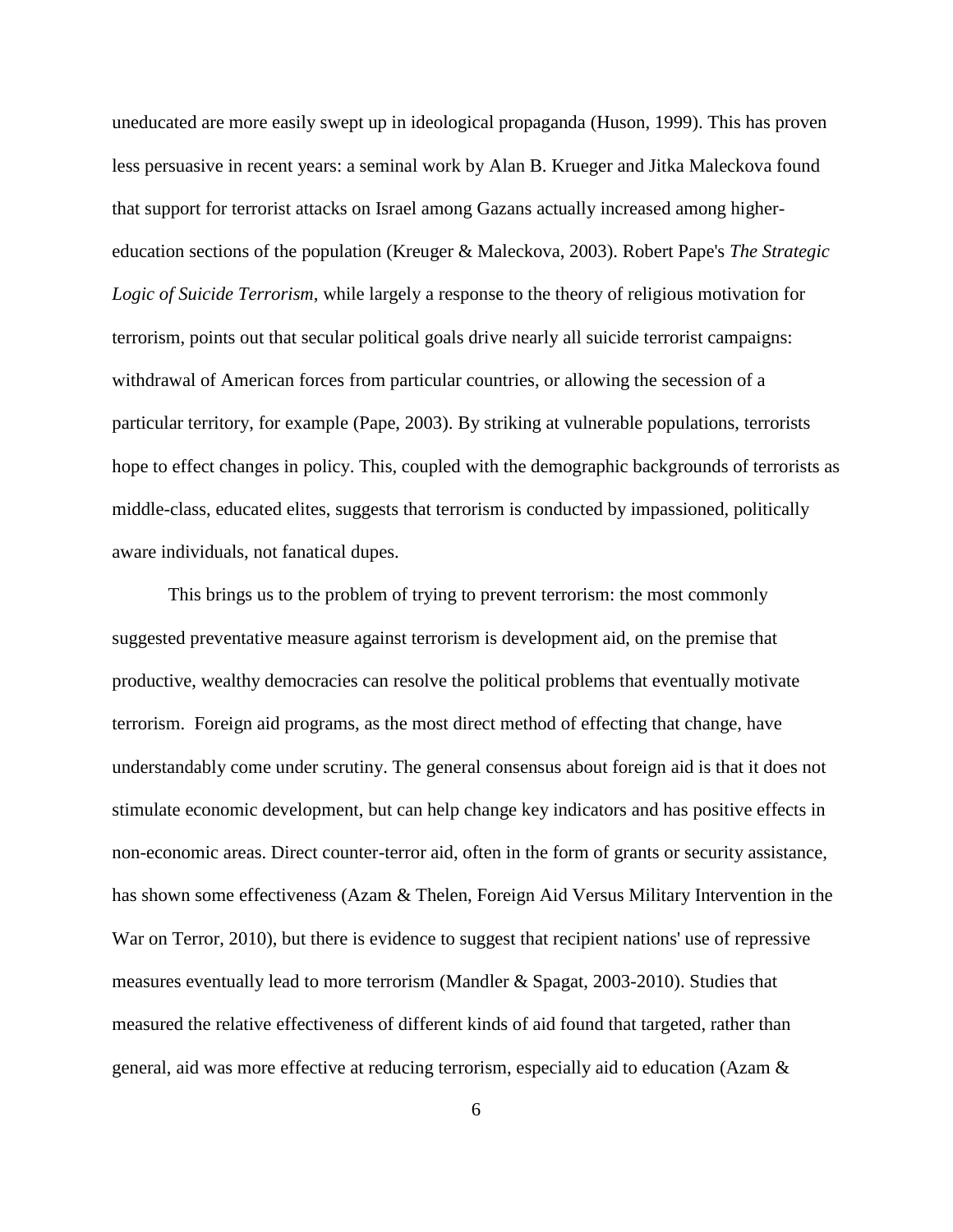Thelen, The roles of foreign aid and education in the war on terror, 2008). Joseph Young and Michael Findley's 2011 paper *Can Peace Be Bought? A Sectoral-level Analysis of Aid's Influence on International Terrorism* breaks down in great complexity the endogenous nature of aid, governance, and terrorism, but ultimately finds support for the thesis that sector-specific aid, specifically aid to education, has a negative effect on terrorism (Young & Findley, 2011).

There are a number of alternative theories that are worth examination when considering education's (and by extension, educational aid's) impact on terrorism. Education provides a great deal of specialized social and technical skills that can act as prerequisites for engaging in terrorism, and can also indirectly provide access and resources that make organizing terrorist groups easier for educated individuals. Education can also trigger political extremism in students, catalyzing opposition to existing social and ideological norms; for students leaving especially conservative or traditional societies to study in Western or cosmopolitan atmospheres, culture shock and resistance to assimilation could mature into xenophobia and reactionary opposition to globalization or perceived Westernization (Azam, Why suicide-terrorists get educated, and what to do about it, 2011). Education also tends to increase engagement in civic society, an inclination which could be rerouted to support terrorism in politically closed or repressive societies. Furthermore, it grants better access to the ever-expanding sum total of human knowledge, which naturally includes the political and organizational knowledge necessary to engage in terrorism, as well as exposure to perspectives and worldviews that endorse it as a tool for social change (Huson, 1999). On the other hand, education's socializing effects could normalize otherwise unacceptable political and cultural inclinations, promoting ideas of tolerance and cosmopolitanism in individuals who would otherwise be less tolerant of other viewpoints. Educated individuals also have more to lose from engaging in terrorism: education often leads to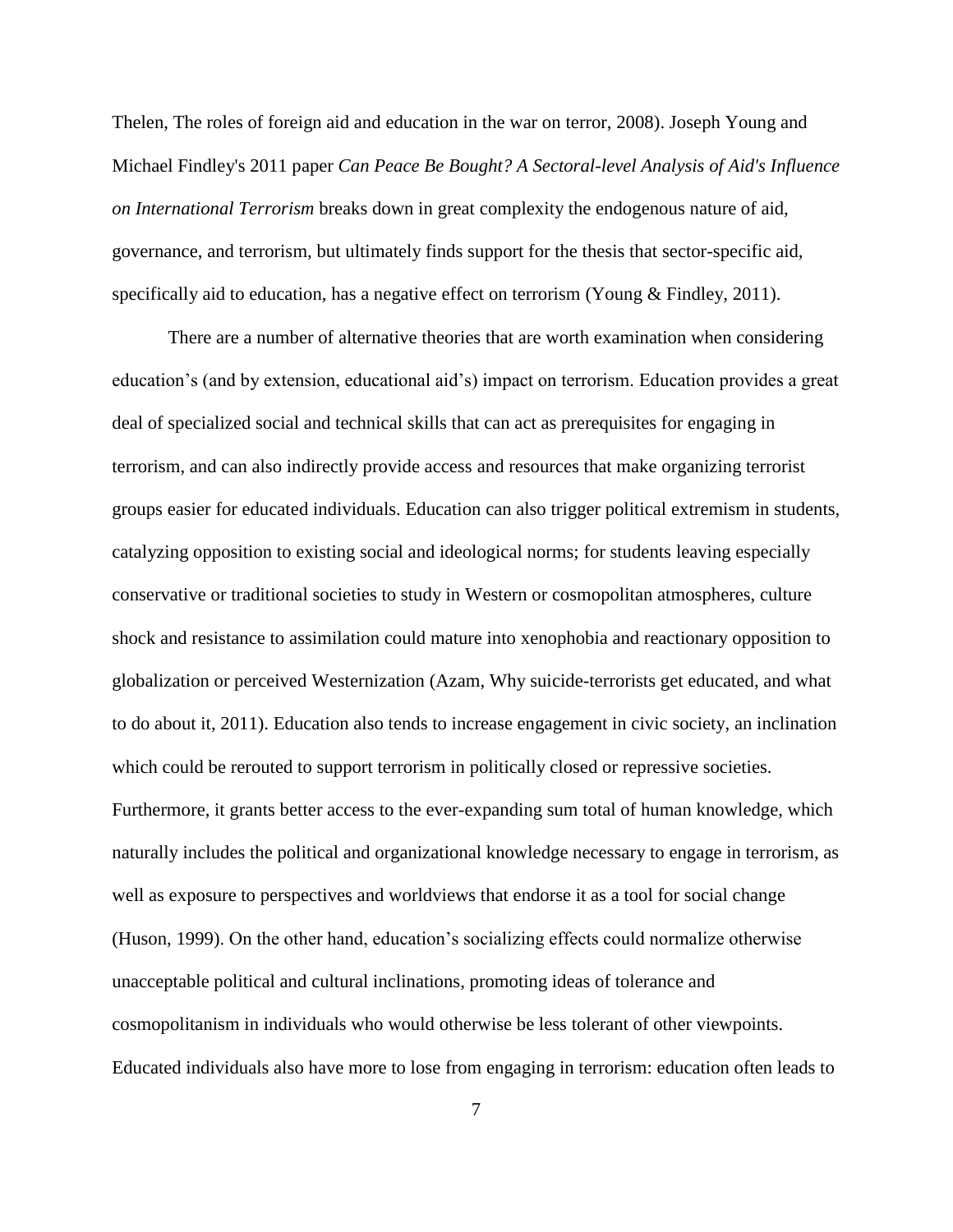more wealth, higher status, and more political access, all of which are endangered by participation in terrorism (Azam, Why suicide-terrorists get educated, and what to do about it, 2011). These competing theories all have significant drawbacks, and none of them perfectly explain the relationship between education and terrorism. As is often the case when studying political and social phenomena, the cause of terrorism is probably different in many different cases, with contributing explanations from a wide variety of circumstantial variables.

The simplest schema for the relationship between education and terrorism presupposes knowledge barriers to terror – ones that can be overcome by education. The technical expertise to build an explosive is not common knowledge among most of the planet's population, and the skill do so safely, even less so. Civic engineering, chemistry, and military training are the three easiest routes to acquiring the skill to create and use explosives, which is taken as a simple example. Other skills – marksmanship and care for an AK-47, for example – do not even require literacy, in contrast. Within a terrorist organization, specialized skills will always be necessary: managerial talent, technical skills, whatever wily arts are necessary to acquire information and conceal training and operations until the right moment, and the financial acumen to covertly bankroll any such operation, without which a terrorist group would be unable to develop or execute its plans (Huson, 1999). For leaders, charisma and a persuasive ideology, wedded to an interpretation of history, are keys to attracting followers and motivating them to engage in terror – skills that are often found in educational institutions that prepare students to become civic, political, or business leaders. Developing sophisticated systems of incentives and punishments that necessarily exist outside of normal channels requires managerial talent, or an appreciation for law and civics (Dick, 1995). This theory suggests that education acts as a necessary condition for the formation of terrorist groups, at least for leaders and managers within such organizations.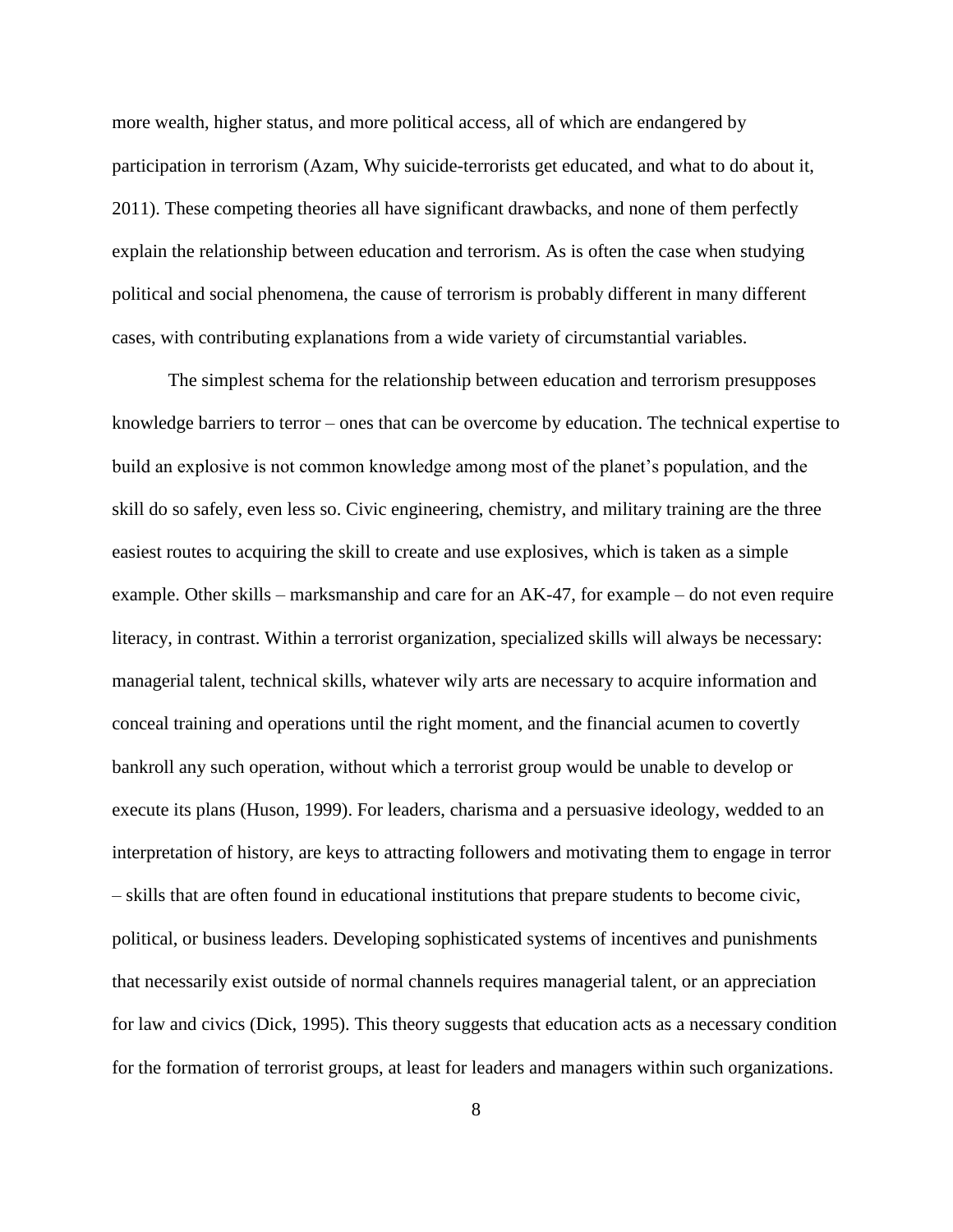Many of these skills are available in other venues, however, or could be taught outside of formal education, making their acquisition difficult to track – after all, even in normal society these skills are telegraphed between employers and potential employees by way of signaling devices, rather than direct demonstration or testing.

Another contributing explanation to education's relationship with terrorism is the role it plays in political ideology: terrorism needs a cause, and education has the potential to supply it. Exposure to new political schemes, causes to champion, and areas in which to develop expertise can provide the motivation, as well as the skills, to engage in terrorism. In the latter half of the twentieth Century, communism was a particularly common motivation for terrorism, and some of the longest-running terror campaigns – and some insurgencies – are built around the political goal of establishing a communist state. For the most part, many of those organizations cite their political education as a contributing factor for starting or joining terror movements (Huson, 1999). Islamist political theory was the driving ideological force of Al Qaeda and its affiliates, with the stated political goal of recreating a pan-Muslim caliphate and rejecting Western political and social structures. Exposure to new and sometimes captivating worldviews such as these can act as catalysts, either swaying non-believers into fanaticism, or making explicit and clear otherwise nebulous ideas about society, politics, and history (Agresto, 1990). Exposure to globalization – both personally through travel and more tangentially through learning about differences in standards of living and culture between societies – could also induce political activism, and in closed societies with no other outlet for those impulses, terrorism. As much as liberalism and democracy espouse open minds and curiosity, democratic political systems demand a degree of ideological moderation to function properly – extreme viewpoints rarely receive more than rhetorical victories – and autocratic regimes demand obedience: if education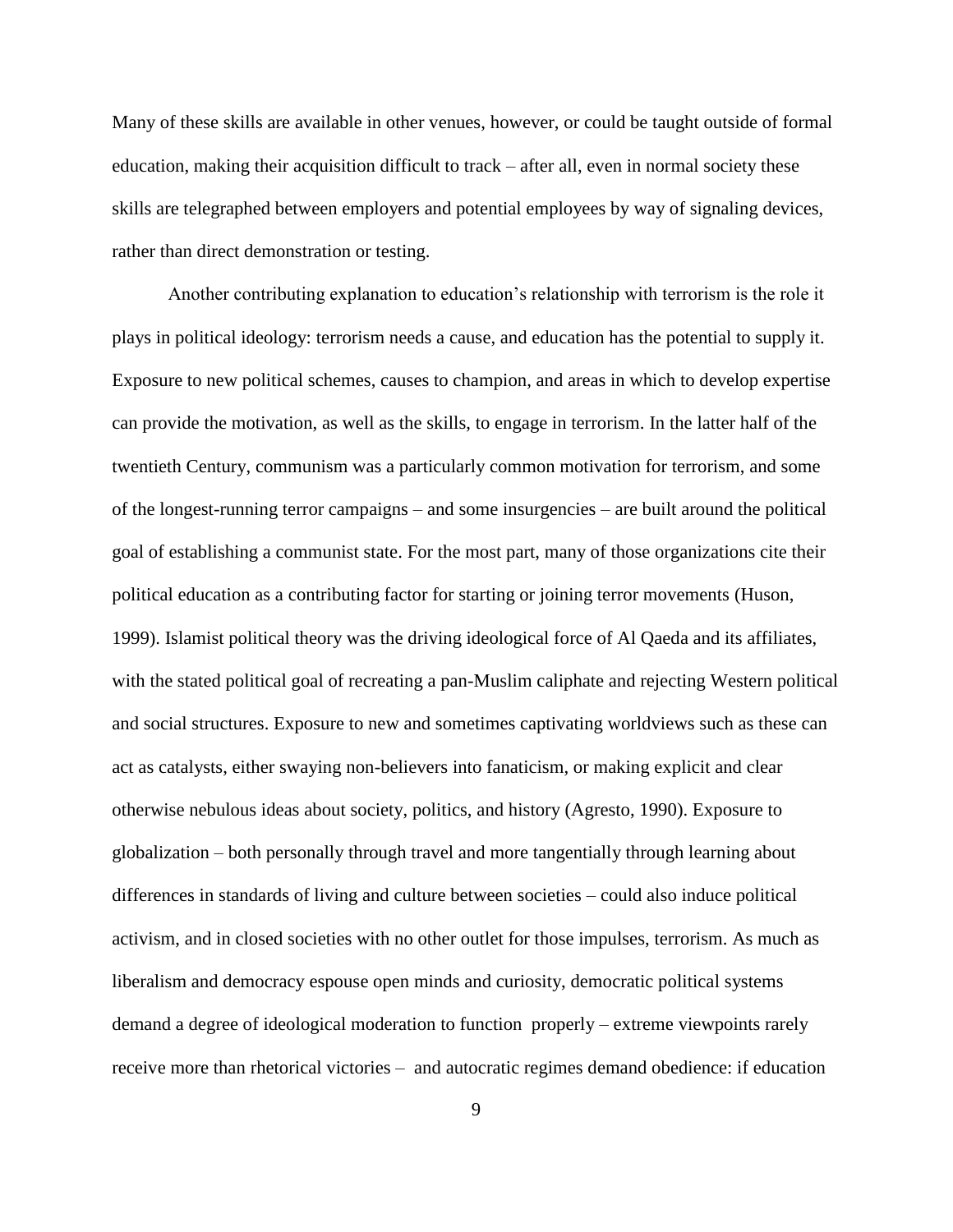introduces extreme viewpoints into a society that does not tolerate them, terrorism becomes a possible emergent outcome of education. This might be especially true of educational aid: the fact that it is tied intimately into international relations and global affairs encourages a worldview that is more globalist than parochial, and reactions to that globalist worldview can act as a ready-made political cause with which to motivate terrorism.

In a way, then, education can have perverse consequences for terrorism: education opens one's mind, offers the drive for change, and sometimes even the skills to engage in terrorism. In some societies, it allows for greater economic and political rights: access to better jobs, more political power or access, or higher social status. In other societies, education grants some or none of these rights: authoritarian societies limit political rights over most of the population and in many economically depressed communities, education does not necessarily provide greater economic opportunity – or the social status that comes with it. In those situations, an educated, capable individual with a desire to effect change lacks a legitimate method to effect that change: no outlet exists for activism. In some societies, such activism might actually be criminalized: protest or dissent can land people in jail, even in democracies. In such a situation otherwiseillegitimate routes to change become attractive, and perhaps even laudable or necessary. Terrorism, as a dramatic, highly visible tactic, becomes enormously attractive in the pursuit of political change: it always accrues media attention, it is relatively cheap in terms of materiel and personnel. In certain situations, it has proven highly effective at shifting the conversation to include more extreme viewpoints, as in the case of the Tamil Tigers, whose terror campaign not only popularized the tactic of suicide terrorism, but also brought attention to their political objectives and goals of ethnic Tamil autonomy.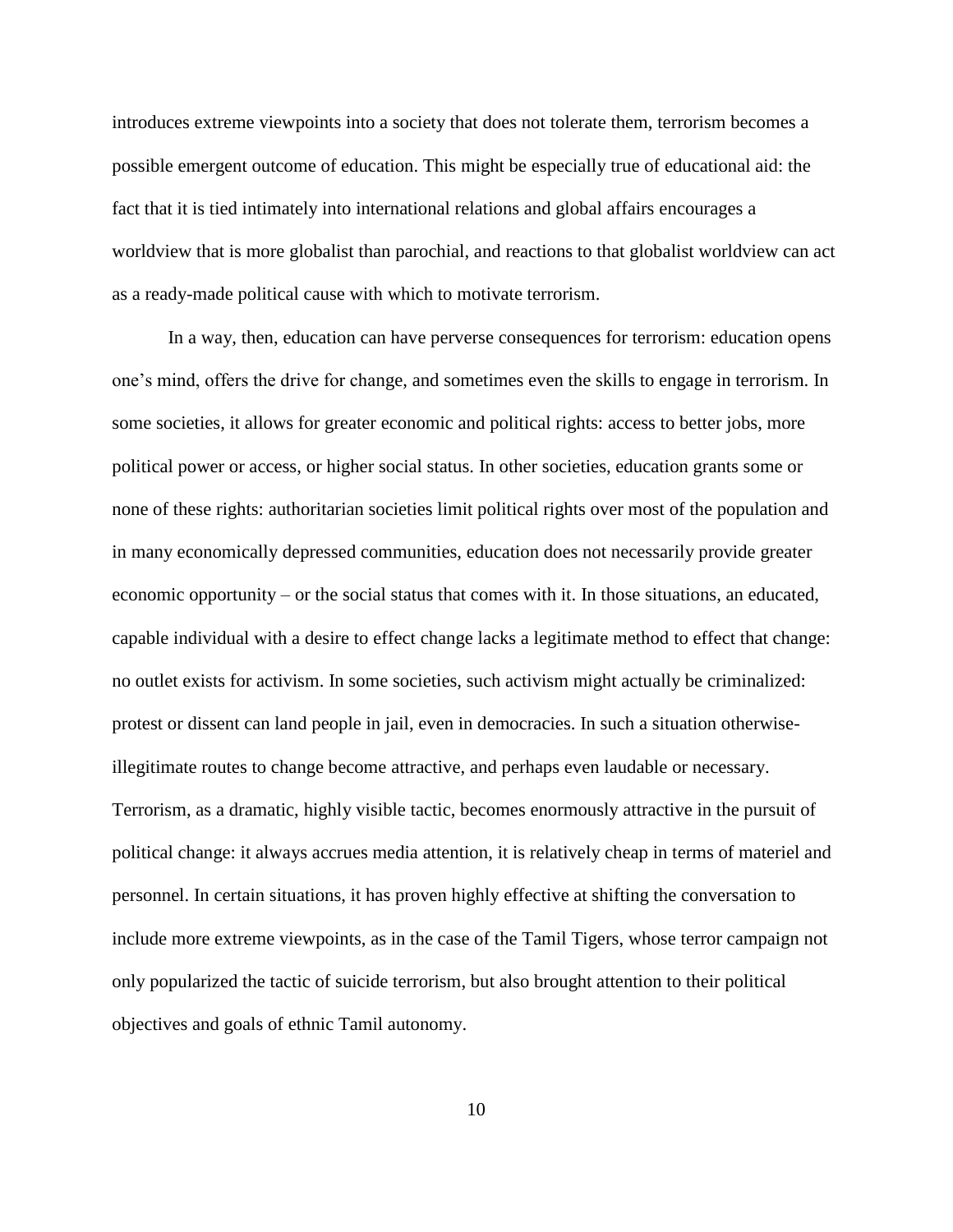Education also acts as a disincentive for terrorism in societies that do value it, however: when education provides status, wealth, or power, engaging in terrorism puts the terrorist at greater risk. In short, such individuals have more to lose: their jobs, position, or wealth could be compromised if their support of terrorism is made public. Educated individuals have higher human capital, wage potential, and in most societies, higher status – all of which are endangered by engaging in public acts of terror. It is important to note that these effects exist only in a state of sufficiently perfect information: if terrorism remains undiscovered, these costs are limited or nonexistent, beyond opportunity costs of time that might have been spent elsewhere (Frey & Luechinger, 2002). Nevertheless, terrorism's inherent publicity often makes anonymity difficult, and there are sometimes perverse incentives to make such involvement ex post facto – in pursuit of infamy and political power.

Another theory that comes into play here is basic socialization: education serves communities as an assimilative tool, creating a baseline of knowledge, civics, and language that – at least in modern states – are the bedrock of the state's cultural legitimacy (Nelson, 1982). If this is the case, schooling can act as a palliative against terrorism: adjusting attitudes towards the societal mean, or at least making that mean available to most of society. If this is the case, the socializing effect of education might moderate potential terrorists, reducing their desire or incentive to seek new or unusual political goals. Alternately, socialization could redirect those desires into more normal modes of political activism within society, and away from terrorism: civics education, in particular, expands students' knowledge of their government and society, and often focuses on the legitimate political channels for change.

Young and Findley's analysis is the jumping-off point for my own work, as it is the most rigorous empirical study of foreign aid's impact on terrorism to date. They find support for the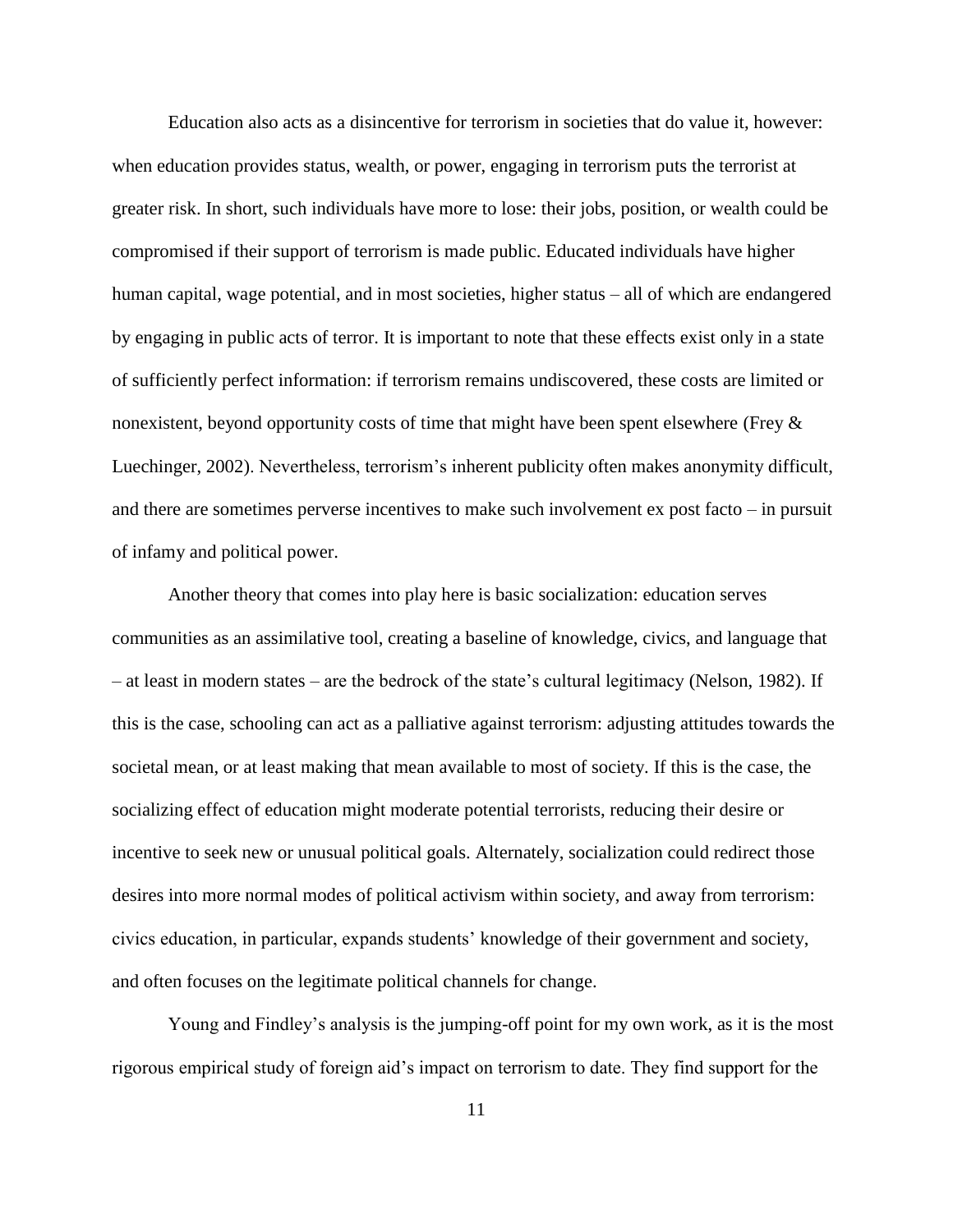thesis that aid reduced terrorism, so long as the aid was targeted towards education, health, civil society, and conflict prevention. Their analysis covers a span similar to my own, using all the countries reported in the AidData set and all those present in the GTD and ITERATE databases, across the time span of coinciding data. Their basic approach uses a panel analysis and time effects using country fixed effects, but they also include statistical tests for endogeneity (Hausman tests) and a robustness check in the form of a GMM model. They adjust the aid received by weighing it by recipient countries' GDP, and control for political constraints on executive power, democratic participation, GDP, population size, histories of terrorism, and civil conflict along with regional- and time-fixed effects. Their initial results are not statistically different from zero, but after controlling for endogeneity, they found a significant negative effect to terrorism when aid was increased by one standard deviation. They performed analyses of three varieties of terrorism, but reported only results from their analysis of simple transnational terrorism, measured by number of attacks in a country. Their robustness checks using the Global Terrorism Database find especially strong relationships which indicate that foreign aid was especially useful in preventing domestic terrorist attacks. While I will not be making that distinction during my analysis, I consider it an interesting standalone finding.

Reconciling these findings with the demographics and theory of terrorism forms the bulk of my research. While both groups acknowledge the findings of the other, it is difficult to grok the mechanism at work. I intend to reproduce Young and Findley's results, and then apply additional internal controls to examine the effects of internal political, social and economic factors on the relationship between educational aid and terrorism.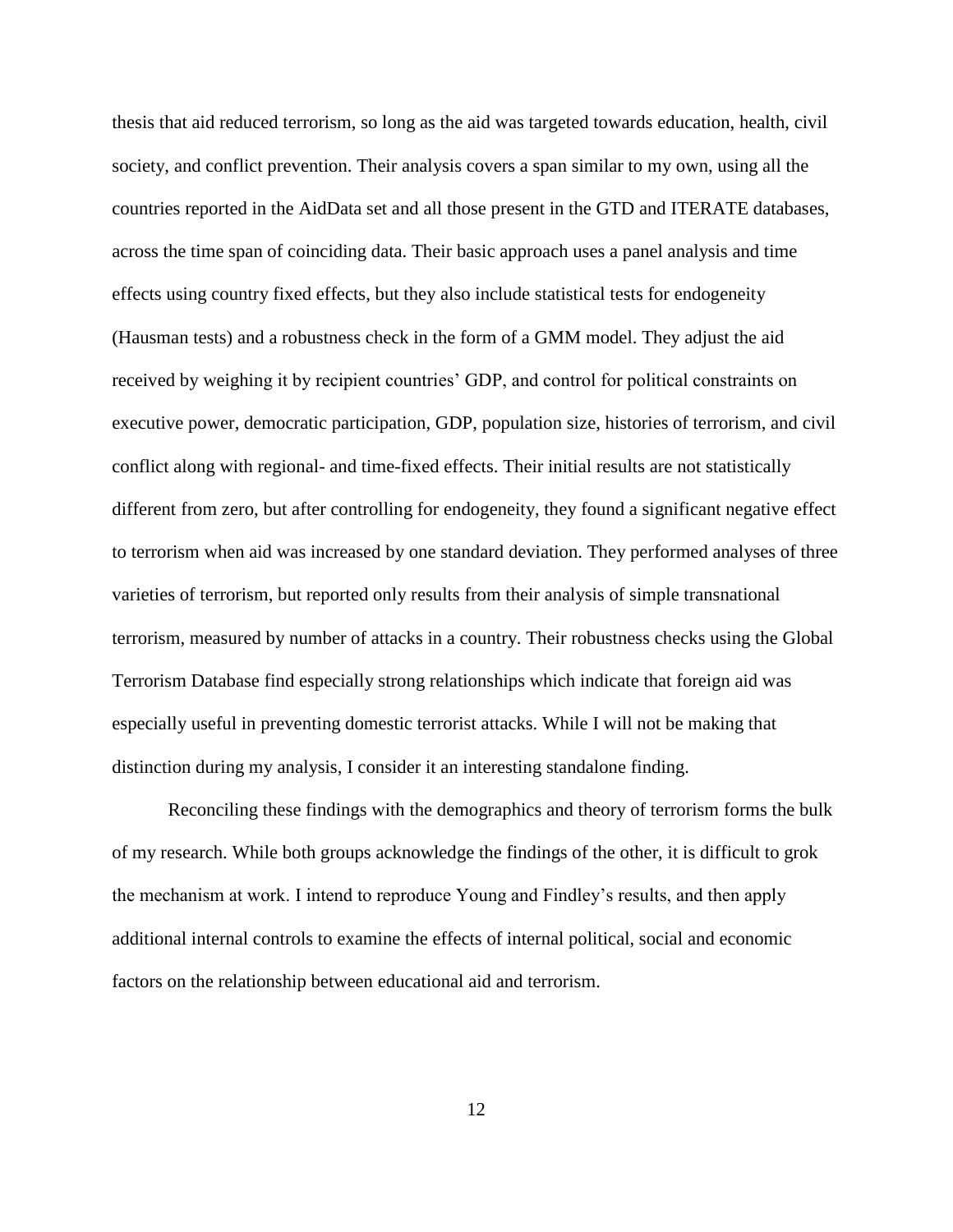#### **DATA SOURCES AND SUMMARY OF DESCRIPTIVE STATISTICS**

<span id="page-17-0"></span>The data are drawn from the World Bank's World Development Indicators (WDI) Database, as accessed on November 8th, 2011. The data for terrorist incidents was taken from the University of Maryland's Global Terrorism Database (GTD), aggregated and grafted onto the WDI on November 8th. Data on educational aid was acquired from the AidData (AiDA) project, which is a joint project between Brigham Young University (BYU), the College of William and Mary (CWM), and the non-profit Development Gateway (DG). The data for the secondary analysis was acquired from the Quality of Governance Institute (QoG) at the University of Gothenburg; the data used were drawn from UNESCO research and the World Values Survey. Data on political institutions and structure were taken from the Polity IV project.

The WDI records data on several hundred metrics that measure a wide variety of health, education, financial, and private and public sector activity. Where data is unavailable, the World Bank generally uses missing values. The WDI records data from 1960 to 2010 and can be structured in a number of ways; for the purposes of this study, I structured the data in countryyear format.

The GTD records the characteristics of individual terrorist attacks, covering every terrorist incident between 1970 and 2010. I aggregated the data into country-year format using customized Python code (Appendix 1). The GTD is in part a composite database: its first phase was collected by the Pinkerton Global Intelligence Service (PGIS), a private security agency. Its second phase, covering a stretch from 1998 to 2008, was collected by the Center for Terrorism and Intelligence Studies (CETIS), and all further data was collected by the Institute for the Study of Violent Groups at the University Of New Haven (ISVG). GTD researchers have worked to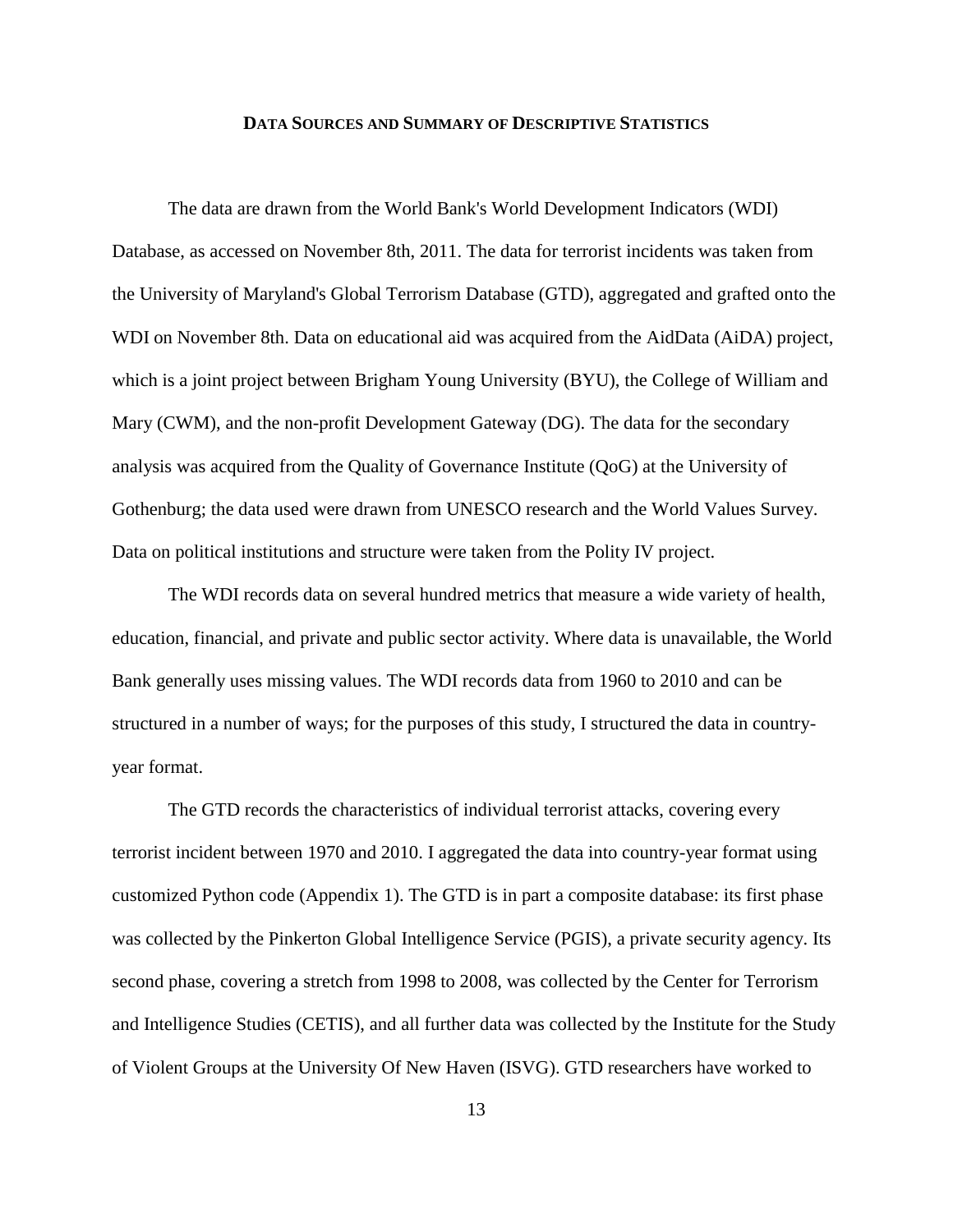supplement this information in pursuit of a complete data set. Incidents recorded by several other terrorism archives were also incorporated.

The Polity IV Project is a data project that examines the democratic and autocratic characteristics of political regimes, with data spanning all countries and covering a time period from 1800 CE to the present day. The Polity Score, their most commonly cited metric, ranges from -10 for hereditary monarchies to +10 for consolidated democracies. Presented in countryyear format, the Polity Project provided me with the Polity Score, and their own "Democracy" score, which measures the overall democratic characteristics of countries. The Polity project acts a live data-collection service, making judgments on rapidly changing situations on a regular basis, and the annual Polity IV Country Report series disseminates this information to interested stakeholders and academics. I acquired this data from their website.

The Quality of Governance Institute was founded in 2004 by two professors at the University of Gothenburg in Gothenburg, Sweden. Their research combines the datasets of several prominent academic and institutional sources into a single database for exploring how states develop high-quality, responsive public institutions and governments. These subsidiary datasets use a wide variety of methodologies and analytic approaches, compiled in the QoG Standard Dataset, released most recently on April 6th of 2011. I used data from UNESCO sources and the World Values Survey. Data are organized in a country-year format, and covers a comparable breadth of countries over a similar time period.

Because of the controversial nature of the definition of terrorism, it's important to be clear about the definition used to supply my data. The data collected by the GTD comes from several sources, and given changes in perspective regarding terrorism within its tenure, the definition has shifted somewhat since incidents began to be recorded. Since 1998, any terrorist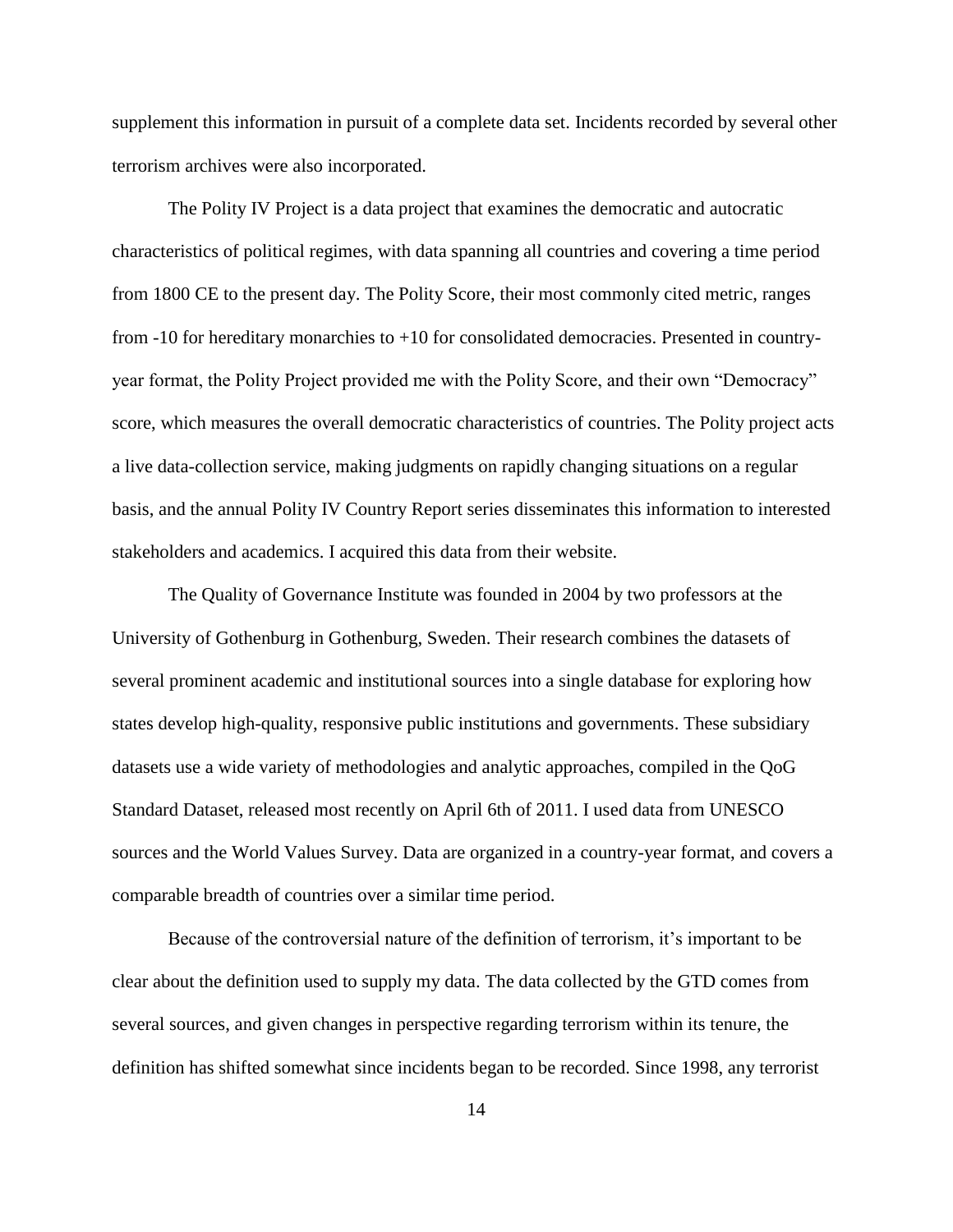event that fulfills any one of three criteria is included in the database; if a violent act was either aimed at attaining a political, economic, religious or social goal, included evidence to coerce, intimidate, or convey a message to a large audience than the immediate victims, or was outside the precepts of International Humanitarian Law, they were recorded in the database. Events pre-1998 were sanitized and readmitted into the dataset to match these criteria. I decided to take the most inclusive definition of terrorism, and as a result I excluded no events from my data set, even when there was a degree of academic doubt as to nature of the event (for example, distinguishing a bombing from an insurgent strike). It should also be noted that the data collected from 1998 to2007 was acquired in retrospect, while collection was taken in real time before and since. The GTD also has lost data from 1993 because of a pre-existing issue with PGIS, and efforts at recovery have so far been unsuccessful.

AidData is a joint project of two academic institutions and a non-profit. The project aims to increase the impact of development assistance and improve the quality of research on aid allocation and effectiveness through data transparency and access. It works with a wide range of development organizations to collect and leverage aid information, including the OECD and individual donor agencies. My research uses the so-called Research Release 2.0 of the AidData database, which is a static repository of aid-related data; while the release covers projects as far back as 1940, I only used projects beginning in 1970. The first educational aid project recorded in that time frame was in 1973, and the last was in 2008.

The statistical means, medians, and ranges of key variables are presented in Table 1. Of particular importance are the variables representing terrorist attacks, net aid to education, and the number of casualties as a result of terrorist attacks in a given country-year. It's important to note that both terrorist attacks and educational aid are relatively rare: a little more than 2,000 country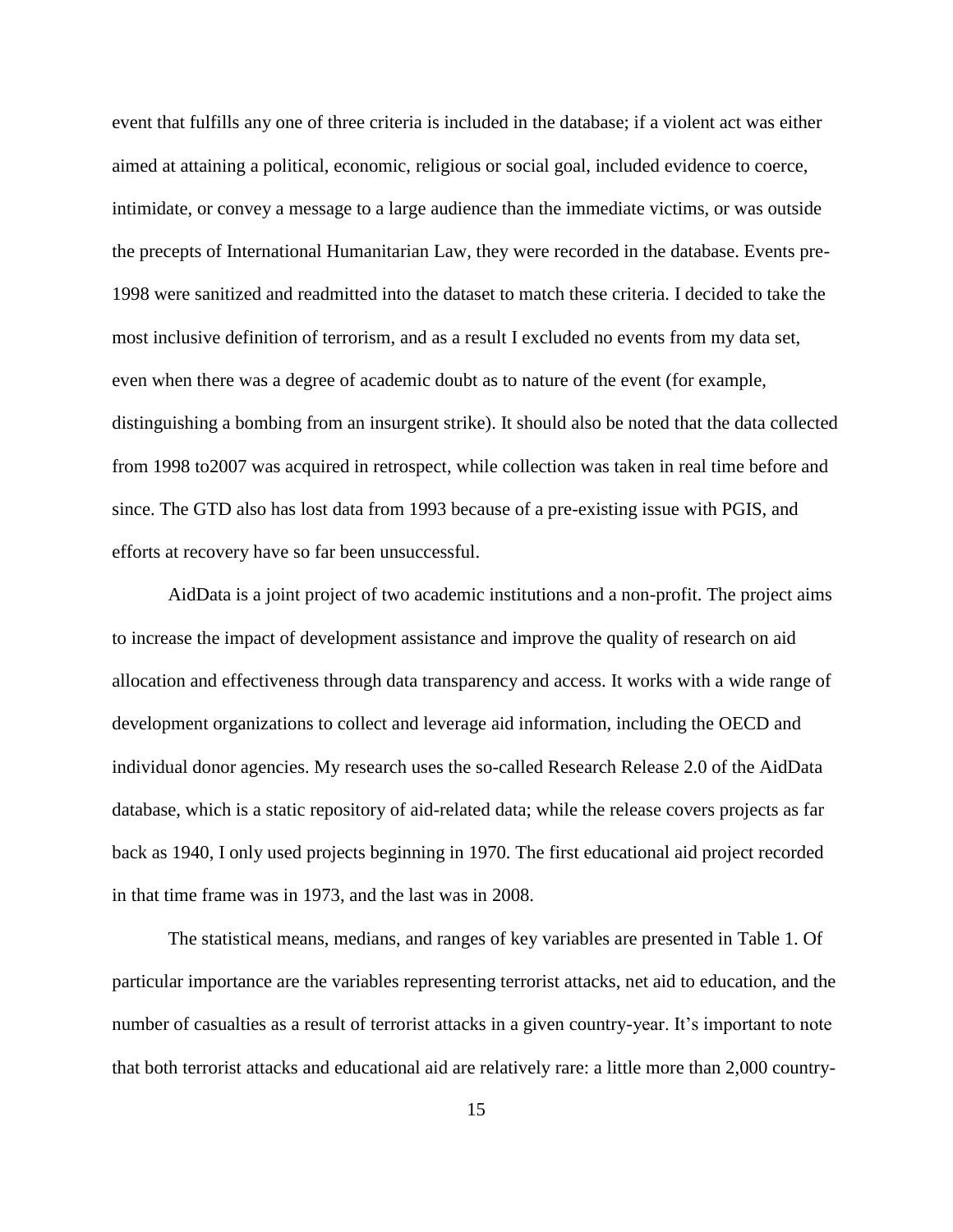years experienced terrorist events, and not even 300 received educational aid. It's important to note, however, that all countries that experienced educational aid also experienced terrorist events that year; this indicates that there is some relationship, though it obviously does not explain the entire phenomenon.

<span id="page-20-0"></span>

| Variable                       | Obs   | <b>Mean</b> | <b>Standard Dev.</b> | Min.     | Max.     |
|--------------------------------|-------|-------------|----------------------|----------|----------|
| Terrorism                      | 11231 | .1844003    | .3878276             | $\Omega$ |          |
| <b>Terrorist Attacks</b>       | 11231 | 7.653904    | 46.6518              | $\Omega$ | 1176     |
| Net Educ. Aid.                 | 297   | 53.00281    | 114.8888             | .0111    | 1264.351 |
| Pop Density                    | 10615 | 295.0413    | 1402.829             | .0986245 | 19416.29 |
| Educ Expend / GDP              | 885   | 15.93407    | 6.92329              | .96634   | 71.67613 |
| Interest in Politics (wyse023) | 215   | 2.631145    | .3069332             | 1.800452 | 3.389667 |
| WVS Police (e06906)            | 231   | 2.420624    | .3755111             | 1.455357 | 3.15051  |
| WVS Military (e06902)          | 231   | 2.307999    | .3881093             | 1.209016 | 3.273613 |
| Trust (wysa $165$ )            | 243   | 1.705293    | .1516988             | 1.25835  | 1.971954 |
| Health (wys9)                  | 207   | 2.223957    | .3054732             | 1.525482 | 2.997544 |
| Happiness (wys8)               | 241   | 1.973104    | .2783005             | 1.422354 | 2.735264 |

**Table 1: Selected Descriptive Statistics**

Source: GTD, AidData, and QoG databases. Author's calculations.

It is especially important to note how terrorism has changed since the GTD's coverage began in 1970: in that year, the leading country in the world for terrorist events was the United States, which was in the grip of mass student protests, riots, and domestic terrorist groups. Since the end of the Cold War, the fundamental nature of terrorism changed, and terrorist activity increased: where only 20 or so countries each year experienced terrorism in the early 1970s, the late 1970s showed more than 30, and the 1980s, more than 50 countries encountered terrorism. This was especially true in the 1990s, when terrorist operational tactics became more widely known amongst agitating groups. Terrorist attacks have been on the decline in sheer numbers since 1994, but they remain higher than they were in the 1970s and 80s. Terrorist casualties from these events have declined in aggregate despite the relatively large number of attacks each year, presumably as a result of more advanced medical techniques for treating trauma and battlefield wounds.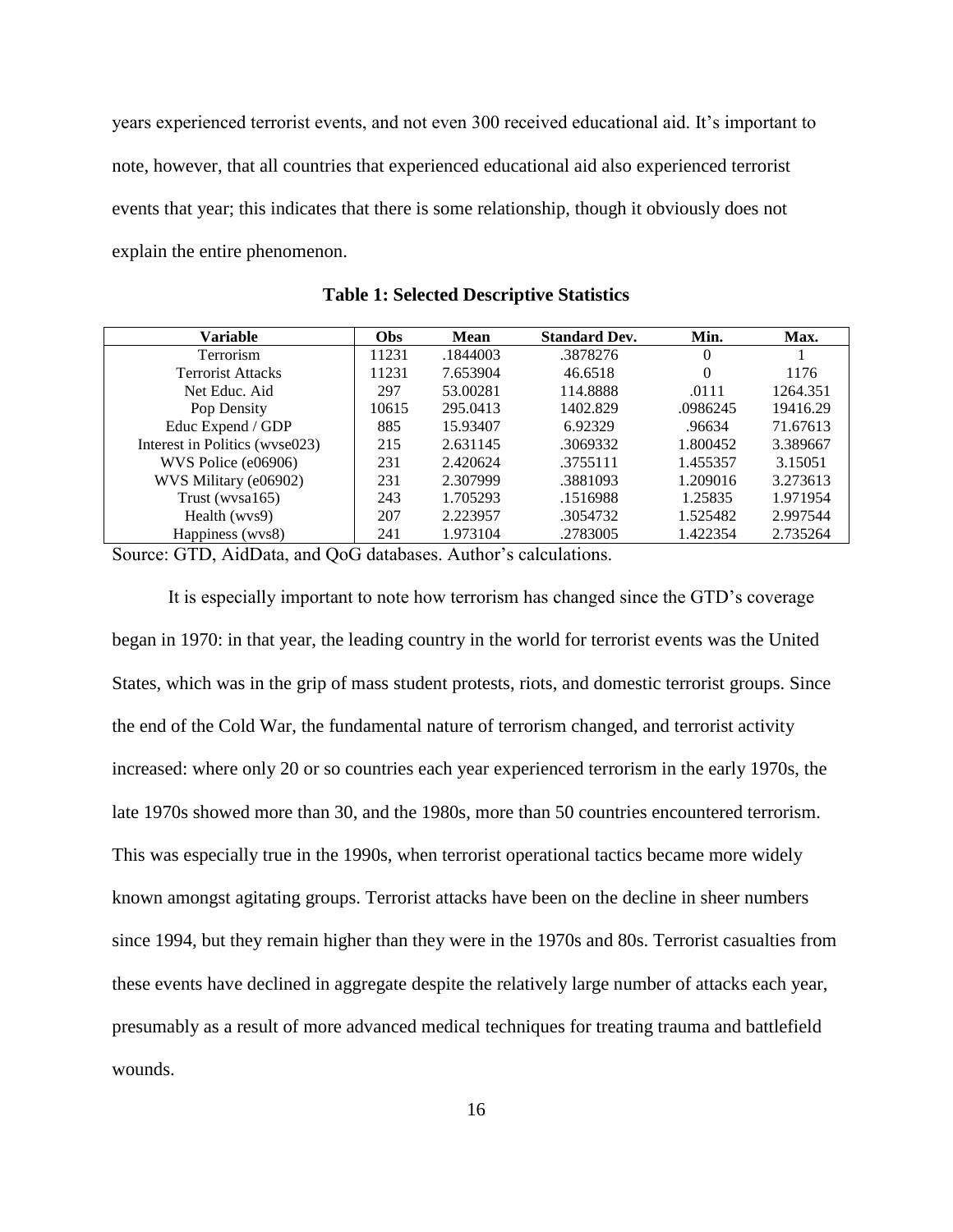#### **METHODOLOGY AND QUANTITATIVE APPROACH**

<span id="page-21-0"></span>Assessing the relationship between terrorism and foreign aid to education is somewhat tricky, and requires a number of statistical approaches. Because of the nature of the panel data provided by the World Bank and other data sources, a fixed-effects model is an ideal first effort, with allowances and modifications made to correct for missing data (Wooldridge, 2010). As a robustness check and alternative analysis, I have also examined several secondary figures for socioeconomic indicators without other controls to examine their effects on the relationship between terrorism and educational aid.

Resolving the problem of missing data has been the most challenging portion of my technical analysis. Because countries that experience terrorist events – and receive educational aid – are typically unstable and less economically and politically developed, they often do not report measures for infrastructure and spending as often or as reliably as other states. Thankfully, the GTD and AidData datasets are more complete, as is data acquired from sources other than the World Bank. However, the missing data in the World Bank database will be a problem, as it contains many of the socio-economic controls I had intended to include in my analysis. Adding data from the GoQ's repository of UNESCO and World Values Survey responses has acted as a secondary robustness check for these purposes.

To solve the problem of missing data and in order to eliminate yearly outliers and/or systemic cyclical effects, I have condensed the panel into 5-year windows of aggregated and averaged data, acting on the assumption that aggregating the data over time will give me better purchase when dealing with missing data. I will also conduct a cross-sectional analysis of the data based on averages and weighted averages as a secondary robustness check against the panel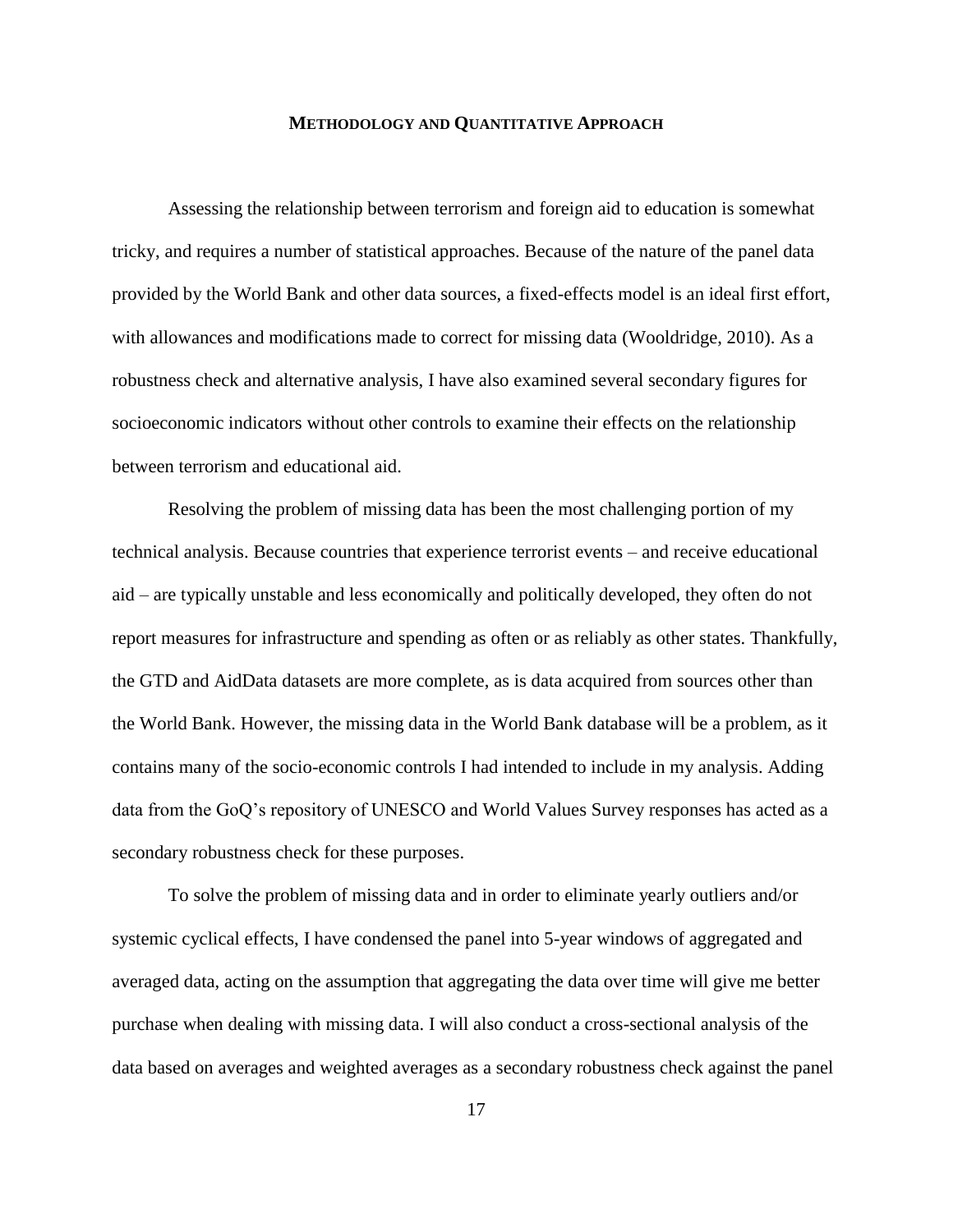data. This is liable to be the most complex regression presented, as it will have to include a wide variety of control variables to approach comparability with the panel regressions that will be the focus of my analysis.

The first order of business for my analysis was recreating a reasonable facsimile of the results from Young & Findley to act as a baseline for further analysis. I decided to avoid the dynamic fixed-effects model they used in favor a simpler and more methodologically austere approach. I use a simplified form of Young and Findley's approach, using country- and timefixed effects to model the effect of aid on terrorism. From that model, new control variables for socioeconomic development, internal education spending, political characteristics, and the like can be added to examine the importance of the relationship more fully.

$$
\widehat{T_{it}} = \alpha + \beta_x X_{it} + \beta_c C_{it} + \gamma_i + \tau_t + \varepsilon_{it}
$$

The above equation offers an approximation of the model used in my analysis, where *Tit* indicates the number of terrorist events in a country-yearblock, *α* is the constant, *β* is the coefficient on the variables, where X represents net educational aid and C represents the various control variables applied – where *i* represents different countries, and *t* represents different time periods. For each control variable *c* applied, there is a different coefficient, *βc*. In this case, *γ*  represents country-fixed effects and *τ* represents time-fixed effects. The error term is represented **by**  $ε$ <sub>*it*</sub>.

As a secondary analysis, I will also consider models outside of the Young & Findley framework. The UNESCO and World Values Survey offer measures of social trust, school enrollment, and institutional trust that are well-suited to exploring unusual approaches to the problem of terrorism, and I consider it worthwhile to examine terrorism and educational aid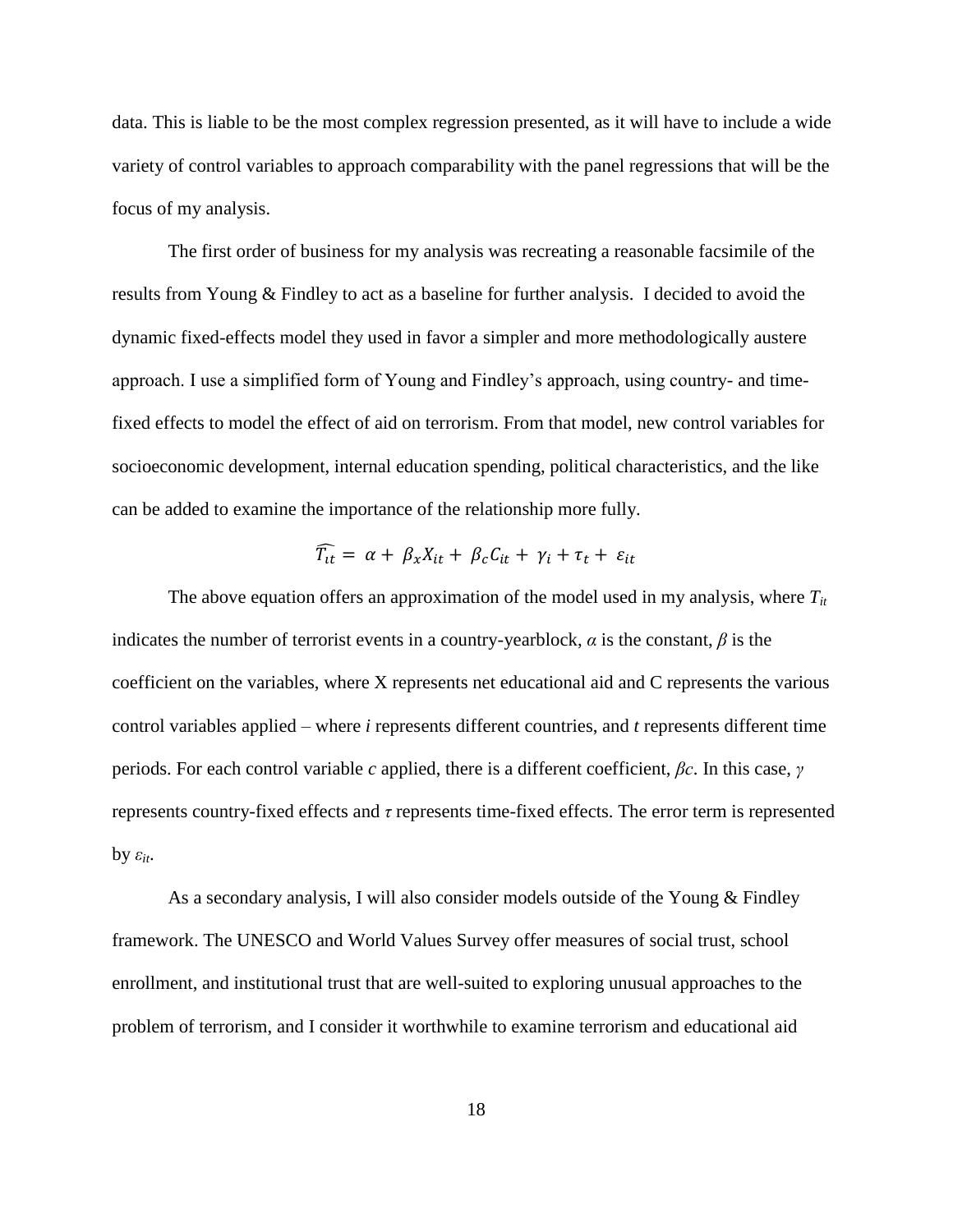independently, even if these analyses will suffer the same methodological difficulties of my primary analysis.

There are many possible – and internally consistent – explanations for the unusual phenomenon presented by the literature on terrorism. The simplest explanation – that either political scientists or economists have missed the mark and that the other is correct – is quite probable. It is my hope, however, that a more complicated effect emerges. It is entirely possible for example, that education's effects on terrorism are path-dependent: countries that quickly develop a large, educated middle class with good access to economic opportunities, for example, might experience less terrorist activity than countries where the middle class does not experience economic liberalization (for a similar argument, see (Alesina & Rodrik, 1994)). Similar effects can be posited for political liberalization, and for the apparent size of an educated class: a broader and more diverse educated class might better socialize activists than a small one, preventing them from becoming terrorists. Alternately, a larger middle class might give potential terrorists more connections and exposure to terrorists, greatly increasing the breadth of society that terrorist leaders can draw upon for support. Examining these possibilities will form the bulk of my analysis, as I consider them much more interesting than a simple dichotomous effect.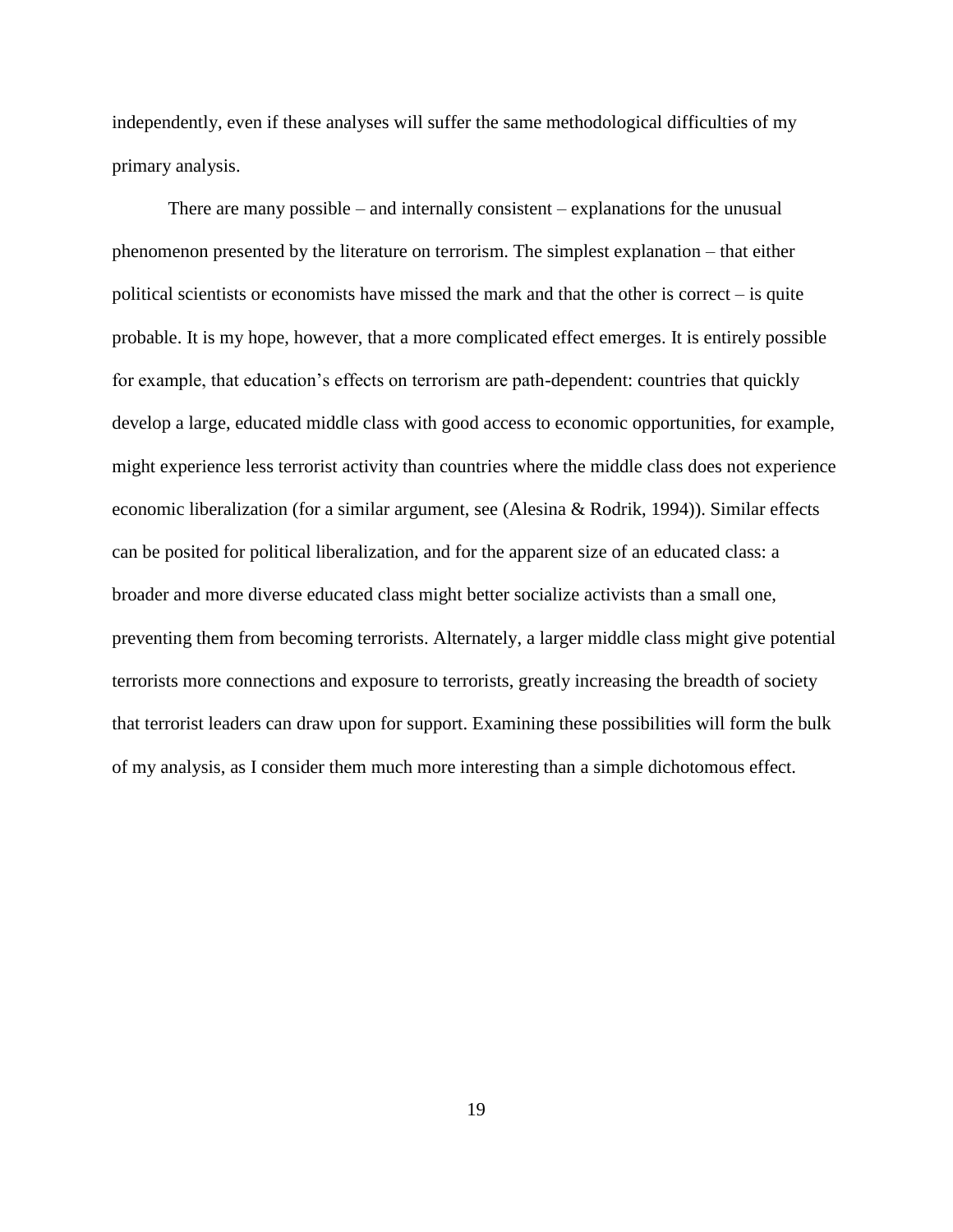#### **ANALYSIS OF QUANTITATIVE RESULTS**

<span id="page-24-0"></span>Overall, my analysis found no conclusive evidence of a causal relationship between educational aid and terrorism, but suggests a clear and significant negative correlation between the two. Despite lacking the confidence to make a causal claim, we can identify important correlates of terrorism within the context of aid and terrorism: income inequality, in particular, seems to play a large role, as do certain social indicators taken in aggregate. Surprisingly, the effects of democratic political structures, overall political structures, and per capita wealth were found to have no statistically significant effects – and the effects of a history of terrorism are not robust. The largest culprit in the low significance of these factors in the primary relationship between educational aid and terrorism is overall poor data: unsurprisingly, countries that experience terrorism and violent extremism tend not to report socioeconomic data faithfully to the World Bank or UNESCO. I found no significantly different results from using different model specifications for terrorism; logarithmic models produced largely similar results. My inability to replicate previous studies using a similar baseline suggests that the methodology of any study of terrorism has powerful effects on the result of any analysis; the best solution, perhaps unsurprisingly, is better data.

The results for educational aid's negative correlations with terrorism were quite robust, and while the simplest regressions showed a positive correlation, the relationship inverted when controls for income inequality and social factors were added. The effect, once statistically significant, was always negative (Models 3-7). Because of the questionable causal strength of these regressions, it is unwise to make a causal claim about the data. Most models suffered from exceedingly low sample size, with the largest significant result drawn only 77 cases across 45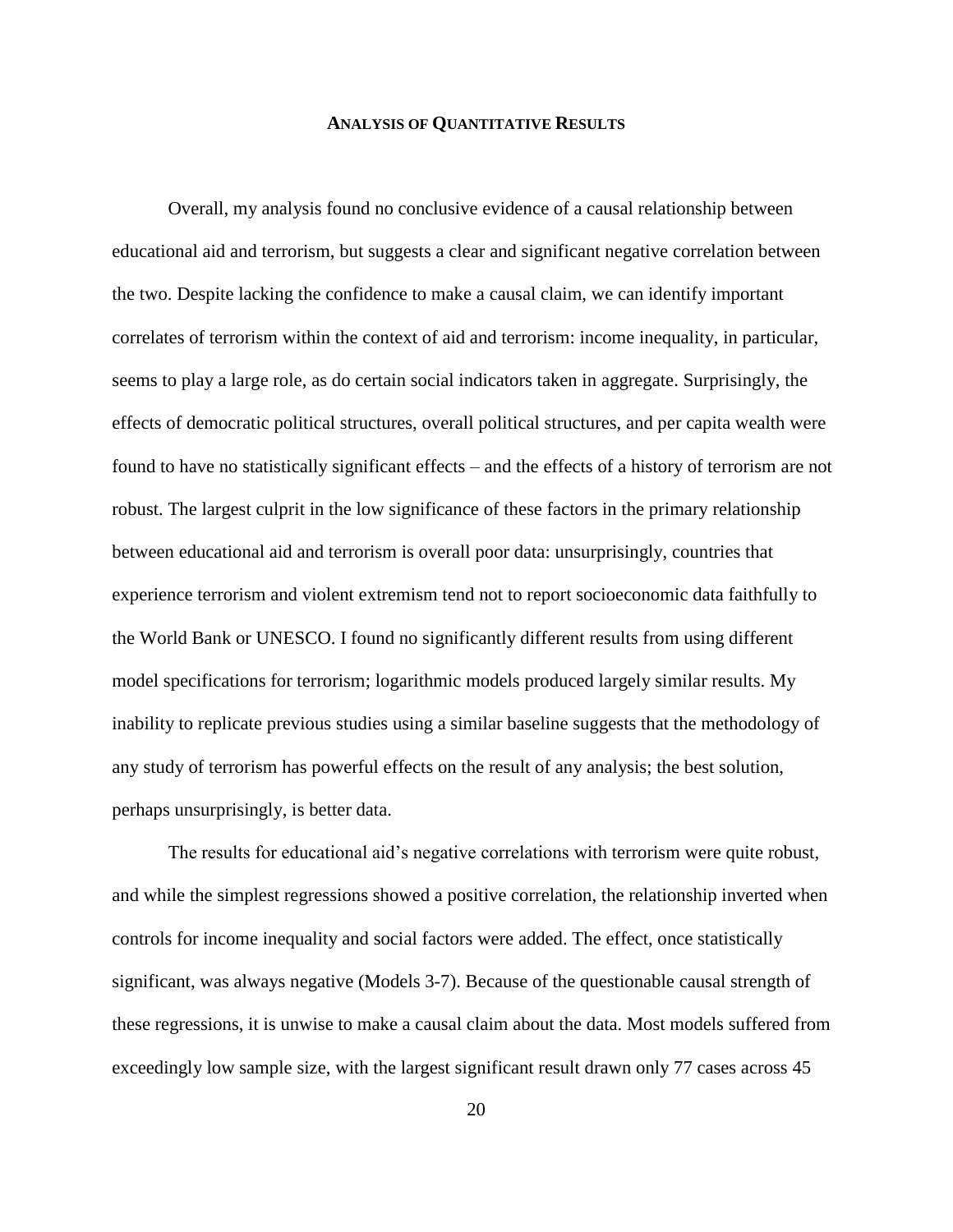countries. Factoring in the controls used in panel regressions, it is possible that these models are actually close to being over-specified; even with healthy R-squared scores for a number of regressions, the inability to more perfectly control omitted variable bias means that a strong claim is inappropriate.

<span id="page-25-0"></span>

| <b>Variable</b> |        | $\overline{2}$ | 3           | $\boldsymbol{4}$ | $\overline{5}$ | 6               | 7             |
|-----------------|--------|----------------|-------------|------------------|----------------|-----------------|---------------|
| Net Educ.       | .113   | .104           | $-417**$    | $-.517**$        | $-.670***$     | $-.661***$      | $-.669***$    |
| Aid             | (.494) | (.513)         | (.031)      | (.013)           | (.000)         | (.000)          | (.000)        |
| Path Dep        |        | .513           | .031 (.478) | $.375*(.091)$    | .666(.197)     | .665(.199)      | .653(.333)    |
|                 |        | (.240)         |             |                  |                |                 |               |
| Gini            |        |                | $-8.206***$ | $-7.878**$       | $-9.809**$     | $-10.007**$     | $-9.882*$     |
|                 |        |                | (.008)      | (.015)           | (.034)         | (.038)          | (.066)        |
| Democ           |        |                |             | $-8.999$         |                |                 |               |
|                 |        |                |             | (.206)           |                |                 |               |
| Educ Exp        |        |                |             |                  | $-2.210$       | $-2.937(0.705)$ | $-1.845$      |
|                 |        |                |             |                  | (.705)         |                 | (.829)        |
| Pop Dens        |        |                |             |                  |                | .056(.725)      |               |
| GDP/Cap         |        |                |             |                  |                |                 | $-.001(.944)$ |
| Const           | 48.805 | 40.509         | 421.9615    | 429.6547         | 503.7437       | 515.6129        | 503.8586      |
|                 | (.000) | (.002)         | (.003)      | (.007)           | (.036)         | (.046)          | (.038)        |
| N               | 159    | 154            | 77          | 69               | 46             | 46              | 46            |
| <b>Groups</b>   | 69     | 69             | 45          | 43               | 32             | 32              | 32            |
| R-within        | .0178  | .0454          | .3858       | .4321            | .5207          | .5276           | .5272         |
| R-between       | .0215  | .4809          | .0145       | .0008            | .0829          | .084            | .0743         |
| R-total         | .0131  | .2492          | .0887       | .0548            | .2123          | .1951           | .2017         |
| F-value         | .4941  | .4494          | .0108       | .0132            | .0000          | .0000           | .0000         |

**Table 2: Primary Regression Results**

**Note: Parentheses indicate p-values, and \*s indicate levels of statistical significance: \* α=< .10, \*\* α=<.05, and \*\*\* α= .01**

Nevertheless, we can draw some suggestive conclusions from the effects and polarity of the controls added to the models. My analysis surprisingly does not support previous findings that terrorism is path-dependent (Models 2-7) when controlled with internal socioeconomic factors, but upholds the finding that income inequality has an effect on terrorism (Models 3-7). Surprisingly, I did not discover statistically significant effects for democratic political characteristics – probably because of the inclusion of a number of unstable developing democracies in my sample that experienced a great deal of terrorism. While educational aid's effect seems to be negative and significant, domestic spending on education proves to be largely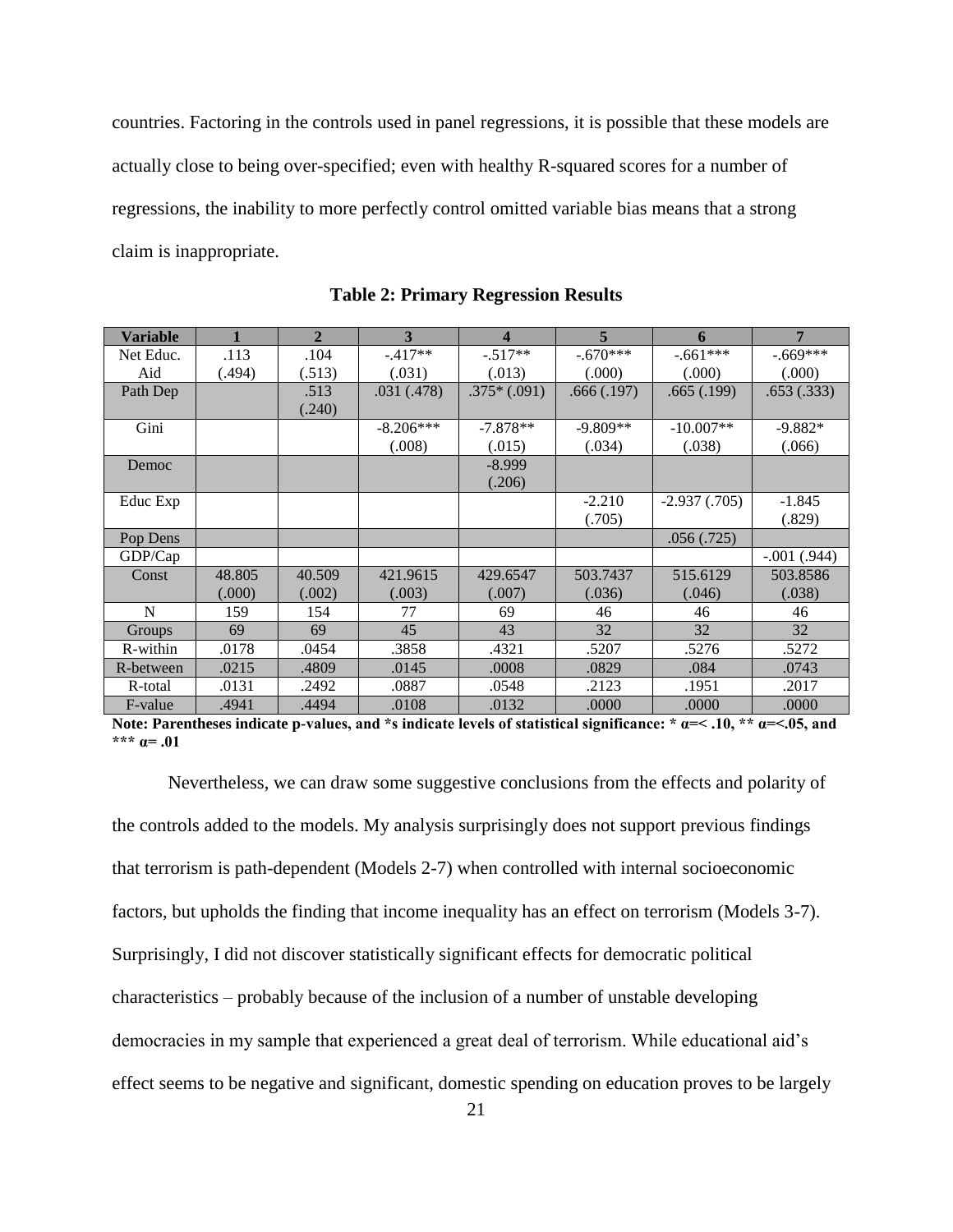insignificant: it appears that in some cases, internal educational spending has less effect on terrorism than theory would suggest. Interestingly enough, enrollment appears to be positively correlated with terrorism, and educational spending, negatively – though neither control was sufficiently significant for closer analysis.

<span id="page-26-0"></span>

|              | A                       | <sub>B</sub>             | $\mathcal{C}$          | D           | E                 |
|--------------|-------------------------|--------------------------|------------------------|-------------|-------------------|
|              | <b>UNESCO</b>           | <b>UNESCO Enrollment</b> | <b>UNESCO</b>          | <b>WVS</b>  | <b>WVS</b> Health |
|              | <b>Enrollment</b> total | Female                   | <b>Enrollment Male</b> | Happy       |                   |
| Net Educ Aid | $2.028***$ (.000)       | $1.511**$ (.020)         | $1.576**$ (.010)       | 0.077(.649) | 0.228(.143)       |
| Path Dep     | 0.349(.528)             | 3.138 (.581)             | 0.289(.594)            | $0.494*$    | $0.586***$        |
|              |                         |                          |                        | (.053)      | (.003)            |
| Control      | $5.756**$ (.044)        | 0.939(.65)               | $-2.317(.513)$         | 104.085     | $-191.584$        |
|              |                         |                          |                        | (.367)      | (.368)            |
| Constant     | $-204.699(.061)$        | $-82.486(.683)$          | 249.706 (.499)         | $-144.142$  | 466.245           |
|              |                         |                          |                        | (.505)      | (.315)            |
| N            | 57                      | 60                       | 60                     | 31          | 31                |
| Groups       | 41                      | 40                       | 40                     | 21          | 21                |
| R-within     | 0.8932                  | 0.6618                   | 0.6678                 | 0.3701      | 0.4436            |
| R-Between    | 0.0446                  | 0.3585                   | 0.3652                 | 0.4497      | 0.2209            |
| R-Total      | 0.1846                  | 0.4997                   | 0.5168                 | 0.3734      | 0.1931            |
| $\mathbf{F}$ | 0.0000                  | 0.0675                   | 0.0402                 | 0.0000      | 0.0000            |

**Table 3: Secondary Regression Results**

|  |  |  | <b>Table 3: continued</b> |  |
|--|--|--|---------------------------|--|
|--|--|--|---------------------------|--|

|                 | F                    | G                    | H                  |                         |
|-----------------|----------------------|----------------------|--------------------|-------------------------|
|                 | <b>WVS</b> Trust     | WVS-PolInterest      | WVS Mil-trust      | <b>WVS Police-Trust</b> |
| Net Educ Aid    | $0.407**$ (.044)     | $-0.016$ (.0943)     | 0.029              | 0.039                   |
|                 |                      |                      | (.913)             | (.826)                  |
| Path Dependence | $0.5408026**$ (.016) | $0.4313669$ $(.126)$ | $0.6044481*(.052)$ | 0.4395856(.146)         |
| Control         | 490.093              | $-174.378**$         | $-90.293$          | $-220.736**$ (.030)     |
|                 | (.276)               | (.024)               | (.565)             |                         |
| Constant        | $-823.201$           | 534.456              | 248.682            | $595.2903**$ (.024)     |
|                 | (.303)               | (.198)               | (.461)             |                         |
| N               | 31                   | 31                   | 31                 | 30                      |
| Groups          | 21                   | 21                   | 21                 | 20                      |
| R-within        | 0.5053               | 0.4195               | 0.3753             | 0.6155                  |
| R-Between       | 0.0571               | 0.1871               | 0.0993             | 0.0739                  |
| R-Total         | 0.073                | 0.2017               | 0.1588             | 0.1662                  |
| F               | 0.0000               | 0.0005               | 0.0000             | 0.0000                  |

**Parentheses indicate p-values, and \*s indicate levels of statistical significance: \***  $\alpha$ **=<.10, \*\***  $\alpha$ **=<.05, and \*\*\* α= .01**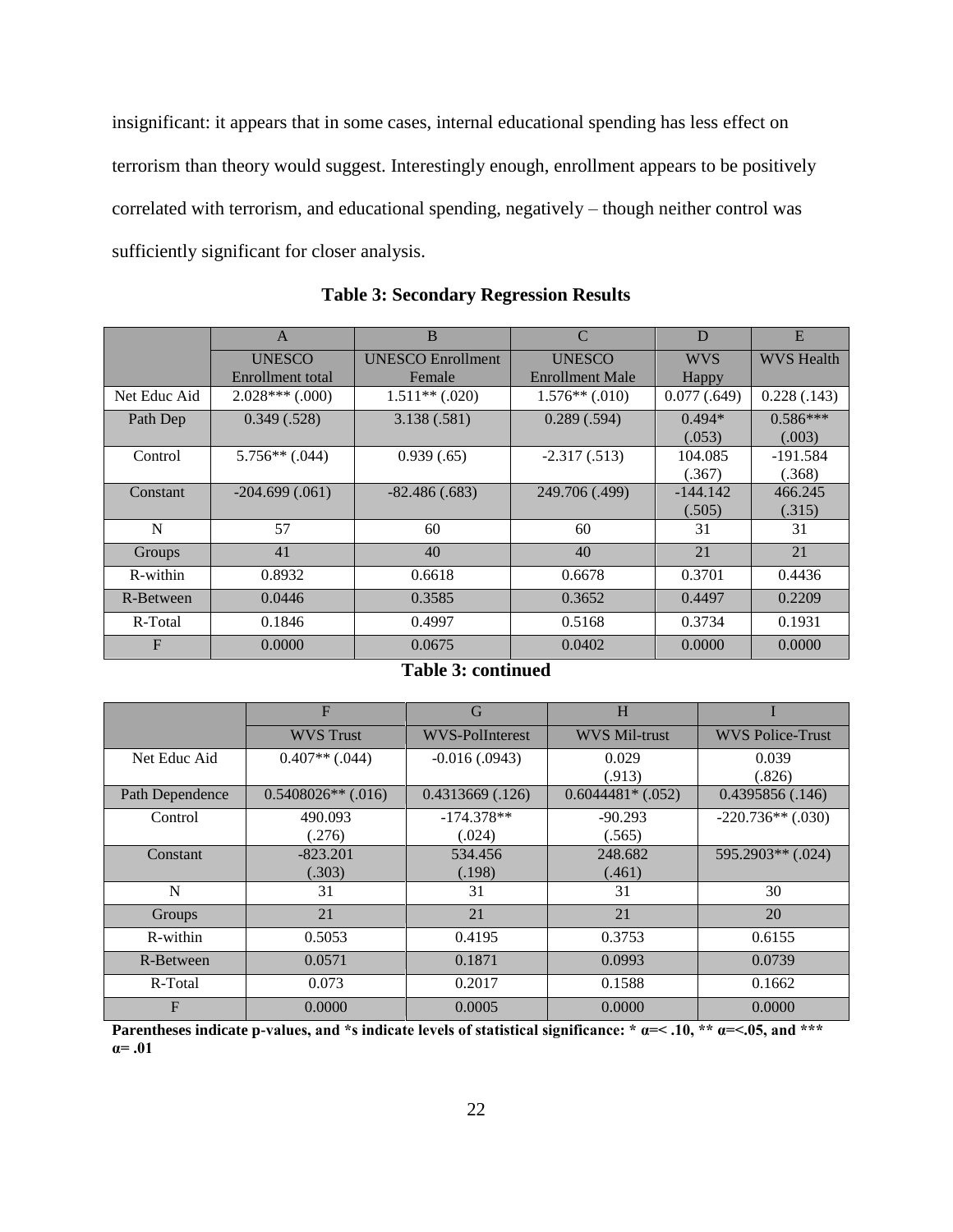The primary cause of both low statistical significance and weak causal claims is the generally poor quality of internal socioeconomic factors. While 157 country-years exist with terrorism and educational aid data, these numbers quickly drop whenever socioeconomic controls are applied. This is not especially surprising – in some cases, the data simply might not exist, because it was never collected. Many governments have arcane or ad hoc budgeting systems that do not reliably account for educational spending, and collecting income distributions in countries that lack income taxes or reliable demographic institutions is a difficult proposition, especially for historical data. The World Values Survey has not been running for the entire stretch of time covered by my analysis, and retroactive surveys would likely prove to have little reliable use. As we acquire data on more modern events and attempt to collect more complete data streams on countries that experience terrorism, we can hope that future analyses will be able to overcome these limitations.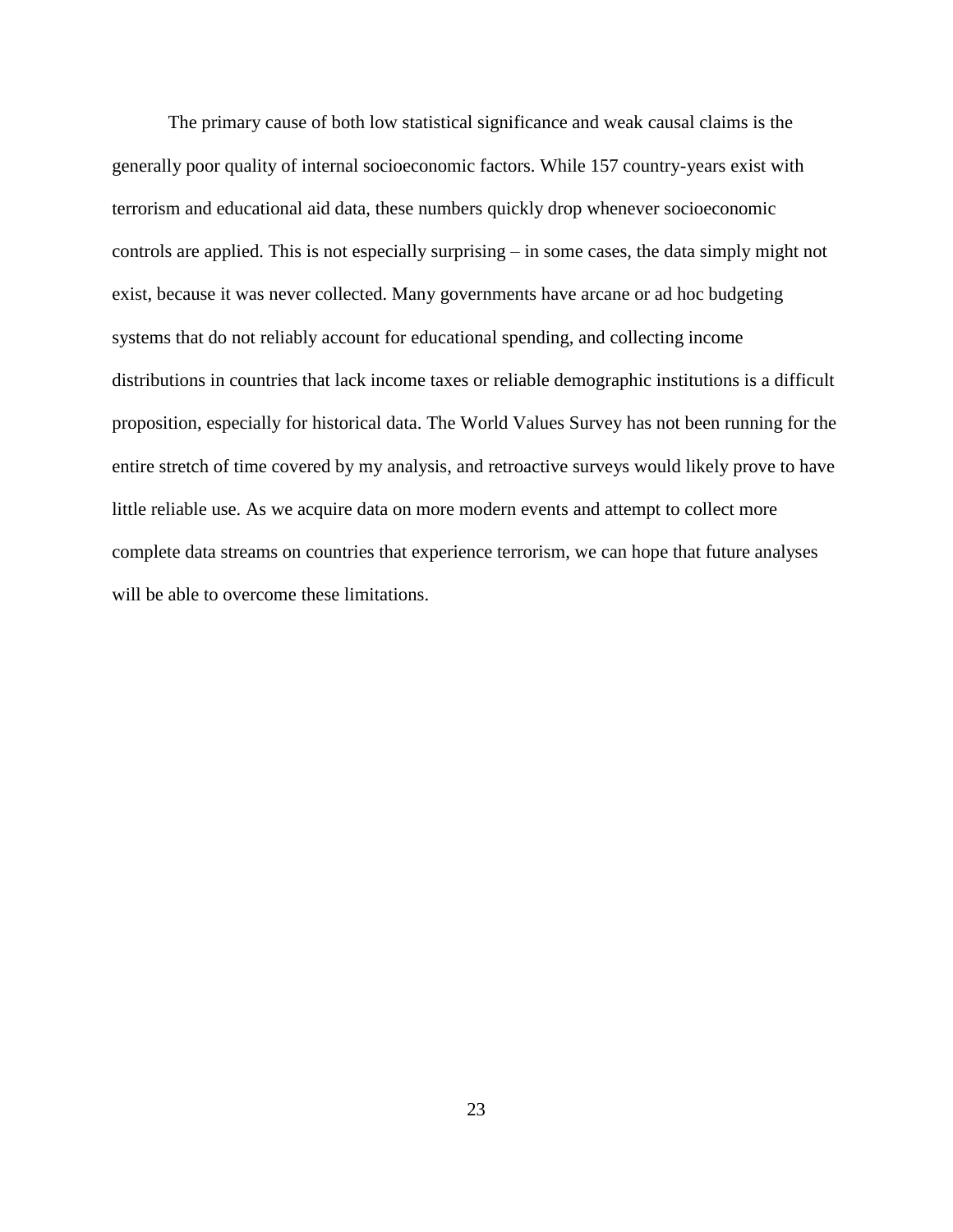#### **CONCLUSIONS**

<span id="page-28-0"></span>My results show that educational aid seems to have a negative relationship with terrorism, though my methodology does not suggest a relationship that I would consider causal. This has implications for using aid as a counter-terrorism tool, and seems to uphold economic assumptions about how and why terrorist groups form. Future analyses of the role of educational aid in combatting terrorism should make every effort to include internal socioeconomic data, and aid should attempt to target countries that are more economically equal to achieve the greatest effects. Indeed, given the strength of income inequality's effects on terrorism, educational aid policy should encourage governments to place a high importance on economic equality – and especially, inclusive economic growth – if they want to avoid terrorism. Overall, the commonsense suggestion is to consider carefully the social and economic conditions of a recipient country before doling out aid. Further studies should focus on understanding microeconomic effects to tease out exactly what it is about education that reduces terrorism, and attempt to study longitudinal effects – the legacy of education in a country, as much as the legacy of terrorism. Educational aid might be an effective counter-terror tool in some contexts, but more research is definitely necessary before we can be positive that its effects are wholly beneficial. Research into this field is growing at an astronomical pace, and in the course of my research, authoritative scholars have begun to pay a great deal of attention to what Jean-Paul Azam calls the "quality of terror" puzzle. So far, implications for counterterrorism suggest improving economic development and implementing repression are the most effective means of reducing terrorism, but that the social costs of these changes need to be considered as part and parcel of those actions (Azam, Why suicide-terrorists get educated, and what to do about it, 2011). Counterterror policy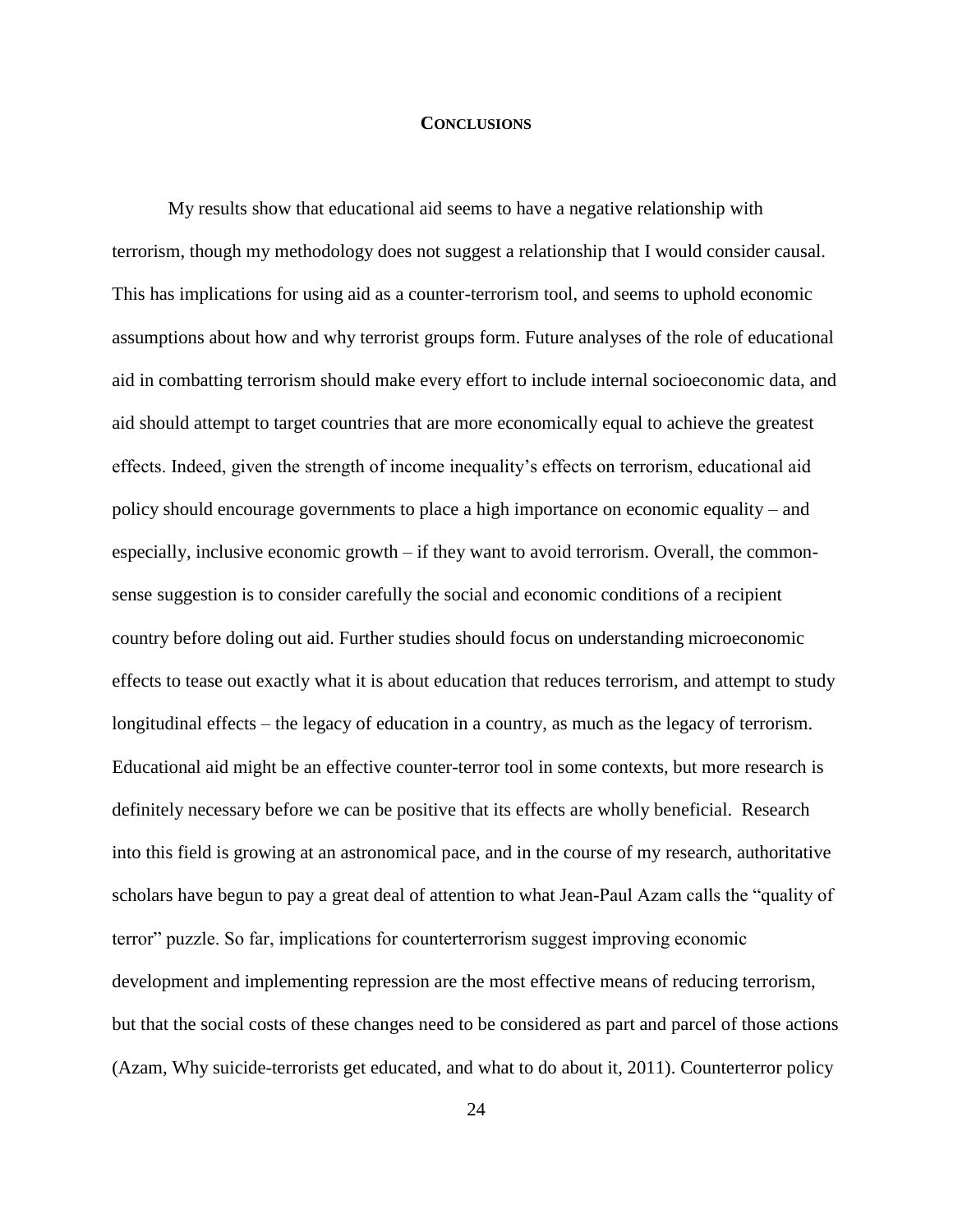should also remain sensitive to political and economic development – with inclinations towards encouraging states to develop inclusive economic institutions to prevent the spread of terrorism (Acemoglu & Robinson, 2012). Counterterrorism policymakers should also remain attentive to developments in social network theory, and to developments in small-group psychology and socialization if they seek to better understand noneconomic explanations for the origins of terrorism. Nevertheless my findings seems to support the idea that education without great social inclusion and persistence in income inequality can create fertile ground for political and societal instability, which in turn can breed terrorism and insurgency.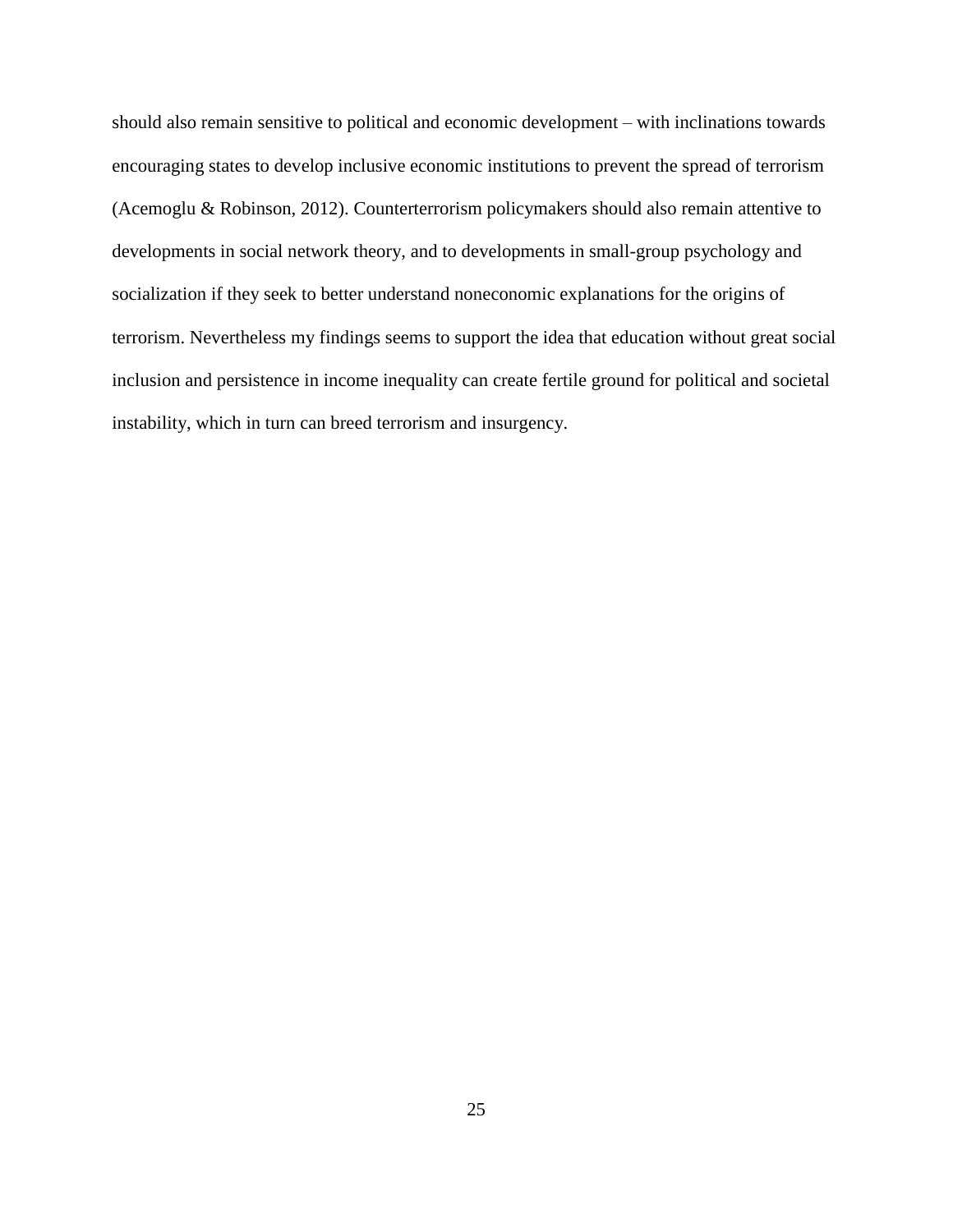#### **APPENDIX 1: DATA AGGREGATION PROGRAM (PYTHON)**

```
def OpenCsvFile(name):
   infile=open(name)
   outfile=[]
  n=0 for line in infile:
current = line.split(";")<br># if n\% 1000 = 0:
      if n\%1000=0:
# print "Appending line "+str(n)
     n=n+1 outfile.append(current)
   infile.close()
   return outfile
def OpenCommaSVFile(name):
   infile=open(name)
   outfile=[]
  n=0 for line in infile:
      current=line.split(",")
     n=n+1 outfile.append(current)
   infile.close()
   return outfile
def OpenCsvFileText(name):
   infile=open(name)
   outfile=[]
   for line in infile:
      outfile.append(line)
   infile.close()
   return outfile
```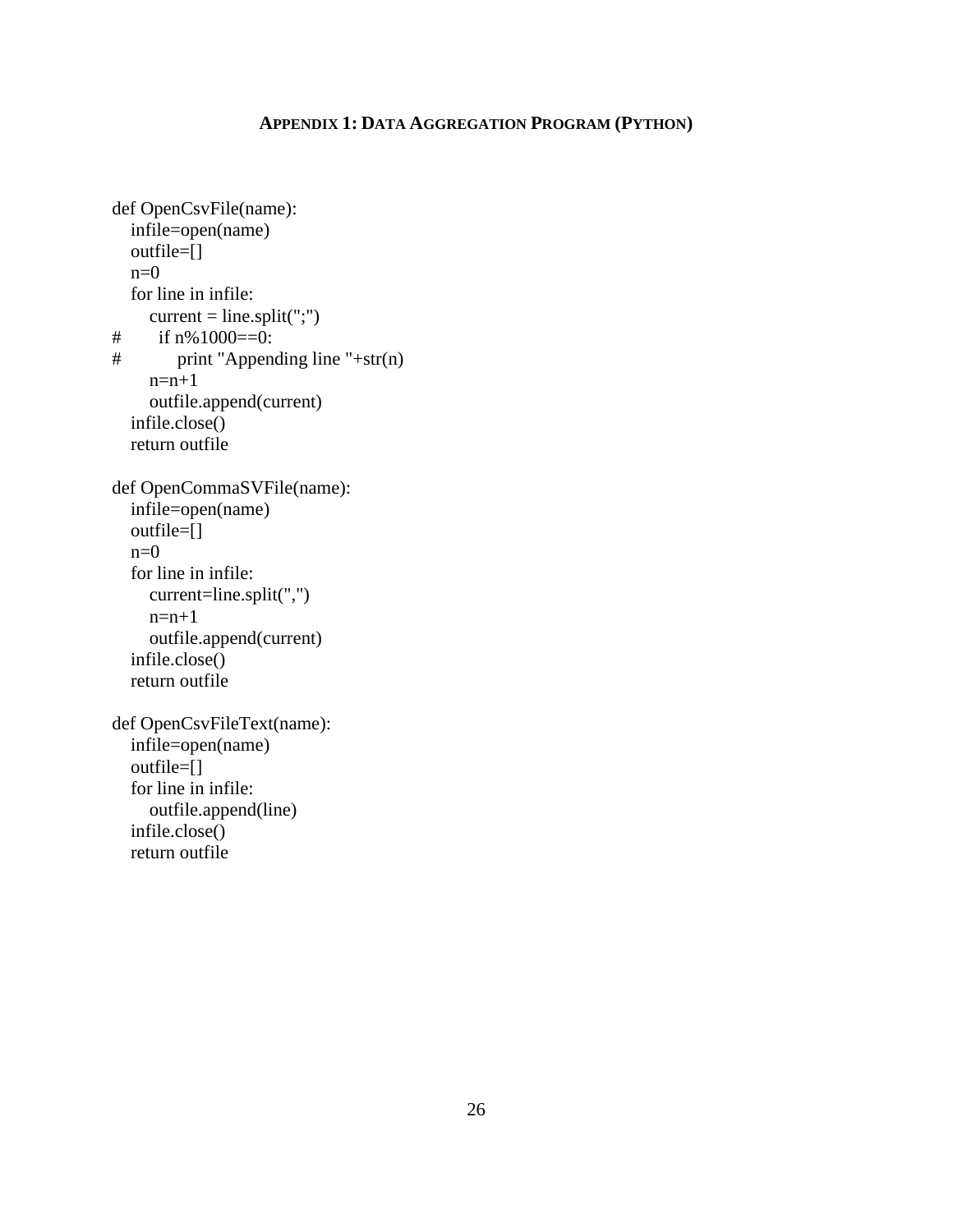```
def clean(astring):
   #print "Cleaning a: "+str(astring)
   if astring==".":
      return int(0)
  elif astring[0] ==".":
     return int(0) else:
      return int(astring)
def same(disag,compiled):
  if disag[1]==compiled[0] and disag[2]==compiled[1]:
      return True
   else:
      return False
def more(infile,line,year,country):
   if infile[line][1]==year and infile[line][2]==country:
      return True
   else:
      return False
def amore(infile,line,year,country):
   if infile[line][1]==year and infile[line][2]==country:
      return True
   else:
      return False
def new(lister):
  if lister == []:
      return True
   else:
      return False
```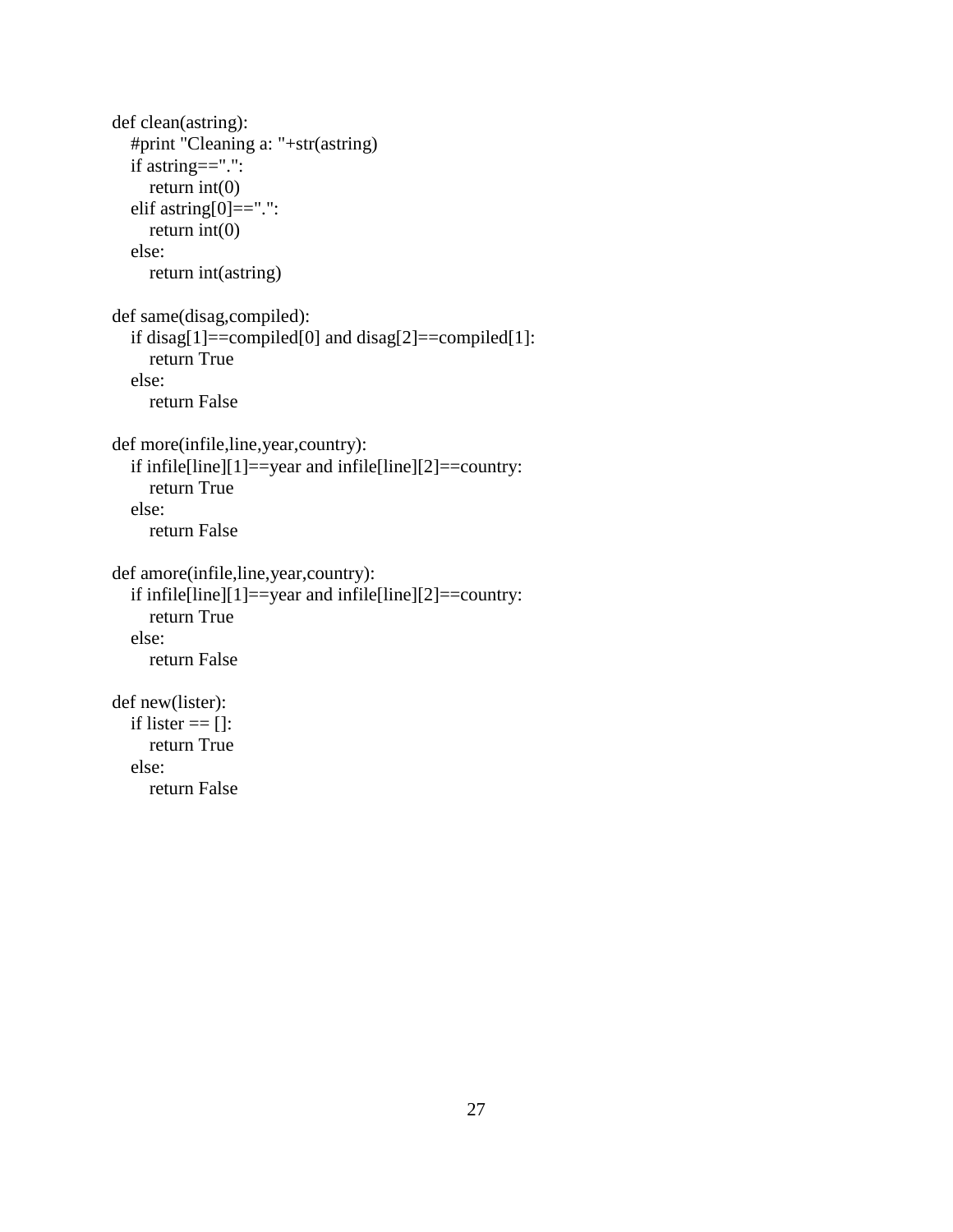```
def Rename(country):
   #Renames countries to conform with World Databank Values
   if country=="Great Britain":
     return "United Kingdom"
   elif country=="West Germany (FRG)" or country=="Germany East":
     return "Germany"
   elif country=="East Germany (GDR)" or country=="Germany West":
     return "Germany"
   elif country=="North Yemen":
     return "Yemen, Rep"
   elif country=="Congo (Kinshasa)" or country=="Congo Kinshasa":
     return "Congo, Dem. Rep."
   elif country=="Congo (Brazzaville)" or country=="Congo Brazzaville":
     return "Congo, Rep." 
   elif country=="West Bank and Gaza Strip":
     return "West Bank and Gaza"
   elif country=="Corsica":
     return "France"
   elif country=="Guadeloupe":
     return "France"
# elif country=="Hong Kong":
# return "Hong Kong, SAR China"
   elif country=="Myanmar (Burma)":
     return "Burma"
   else:
     return country
```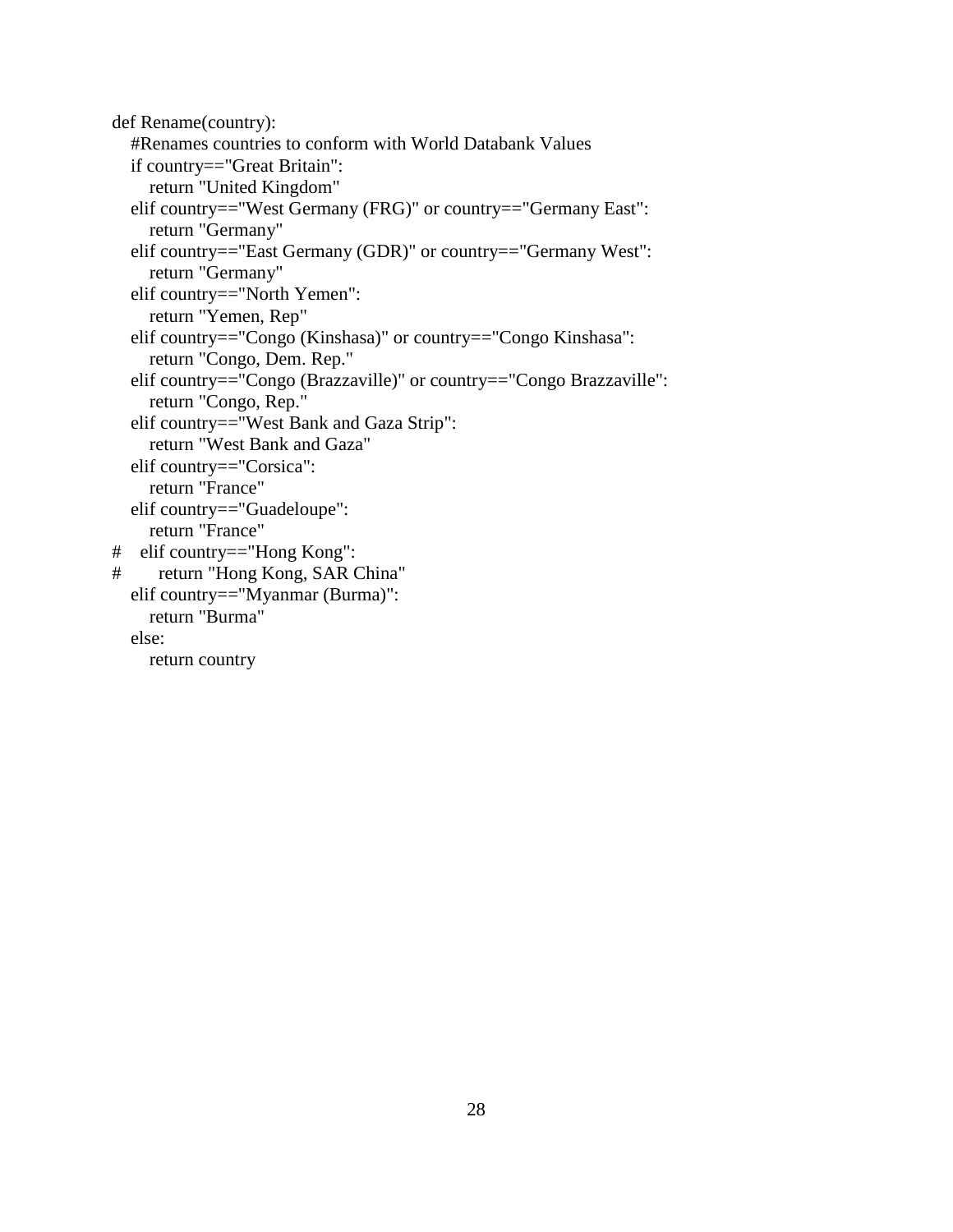```
def TerrorAggregate(infile):
   outfile=[]
   newline=True
   year=0
   country=""
   attacks=0
  kills=0 current=[]
   print "Terror Data Aggregating"
   for line in range(0,len(infile)-1):
      #print "Agreggating Observation "+str(line)
      #print infile[line]
      current=infile[line]
      #print current
      if newline:
        newline=False
        year=current[1]
        country=current[2]
        #print year+", "+country
        attacks=1
        kills=clean(current[3])
      elif not newline and more(infile,line,year,country):
        attacks=attacks+1 
        kills=kills+int(clean(current[3]))
      elif not newline and not more(infile,line,year,country):
        attacks=attacks+1
        #print type(clean(current[3]))
        kills=kills+int(clean(current[3]))
        outline=str(year)+";"+str(Rename(country))+";"+str(attacks)+";"+str(kills)+";\n"
        outfile.append(outline)
        #print "Appending Aggregated line '"+outline+"' to file . . ."
        newline=True 
   print "Aggregation complete"
   return outfile
```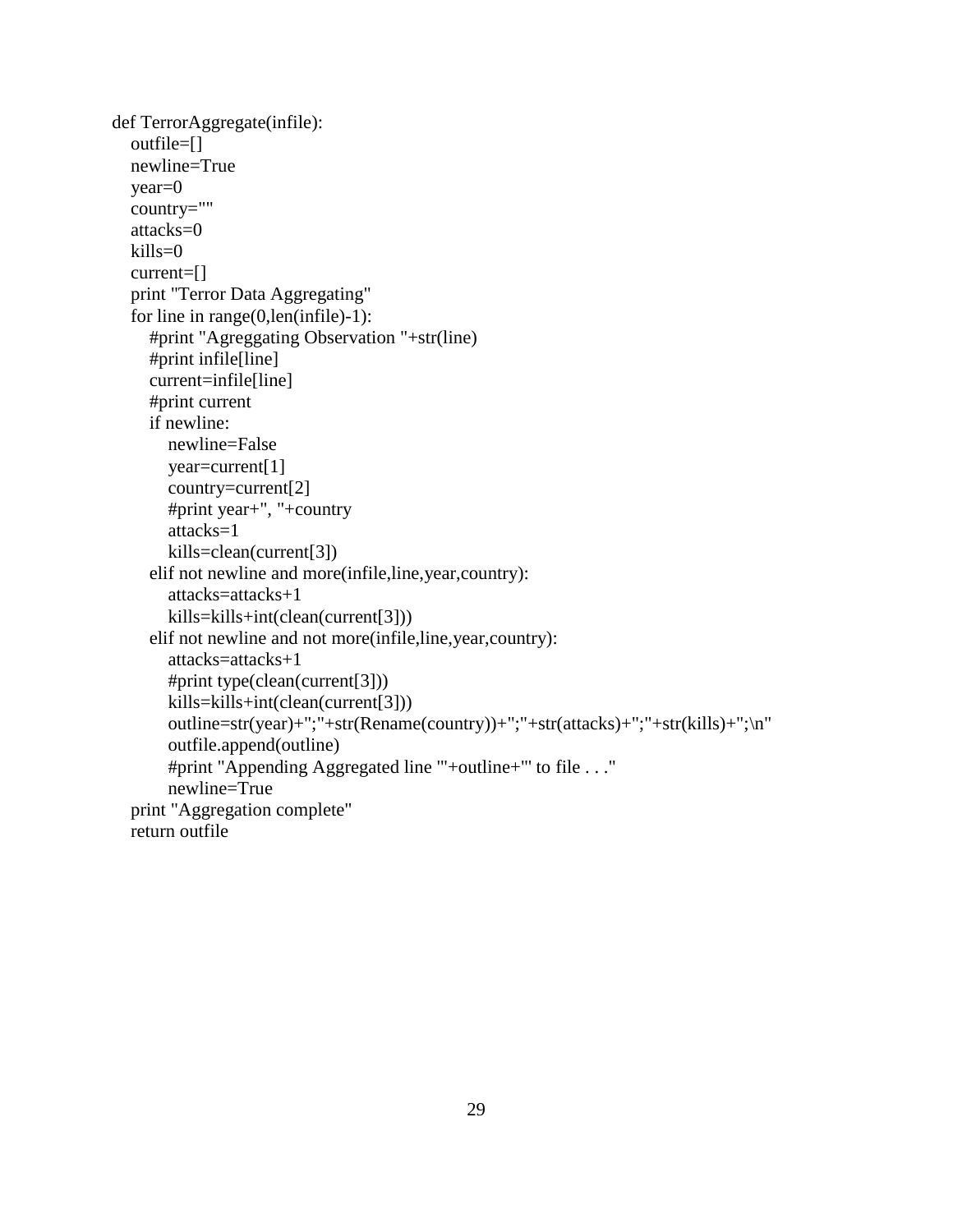```
def AidAggregate(infile):
   outfile=[]
   newline=True
   year=0
   country=""
   commitments=0
   print "Aid Data Aggregating"
   for line in range(1,len(infile)-1):
     current=infile[line]
\# if int(line%(int(len(infile)-1)/100))==0:
## print current
     if newline:
        newline=False
        year=current[0]
        country=current[1]
        commitments=int(float(current[2][:-1]))
# print commitments
     elif not newline and amore(infile,line,year,country):
        commitments=commitments+int(float(current[2]))
     elif not newline and not amore(infile,line,year,country):
        commitments=commitments+int(float(current[2]))
        outline=str(year)+";"+str(country)+";"+str(commitments)+";\n"
# print outline
        outfile.append(outline)
        commitments=0
        year=0
        country=""
        newline=True
   print "Aggregation complete"
   return outfile
def Finalize(infile,name):
   output= open(name,mode="w+")
   output.writelines("Year;country;attacks;deaths;\n")
   for line in infile:
     output.writelines(line)
   print "File Finished."
   output.close()
```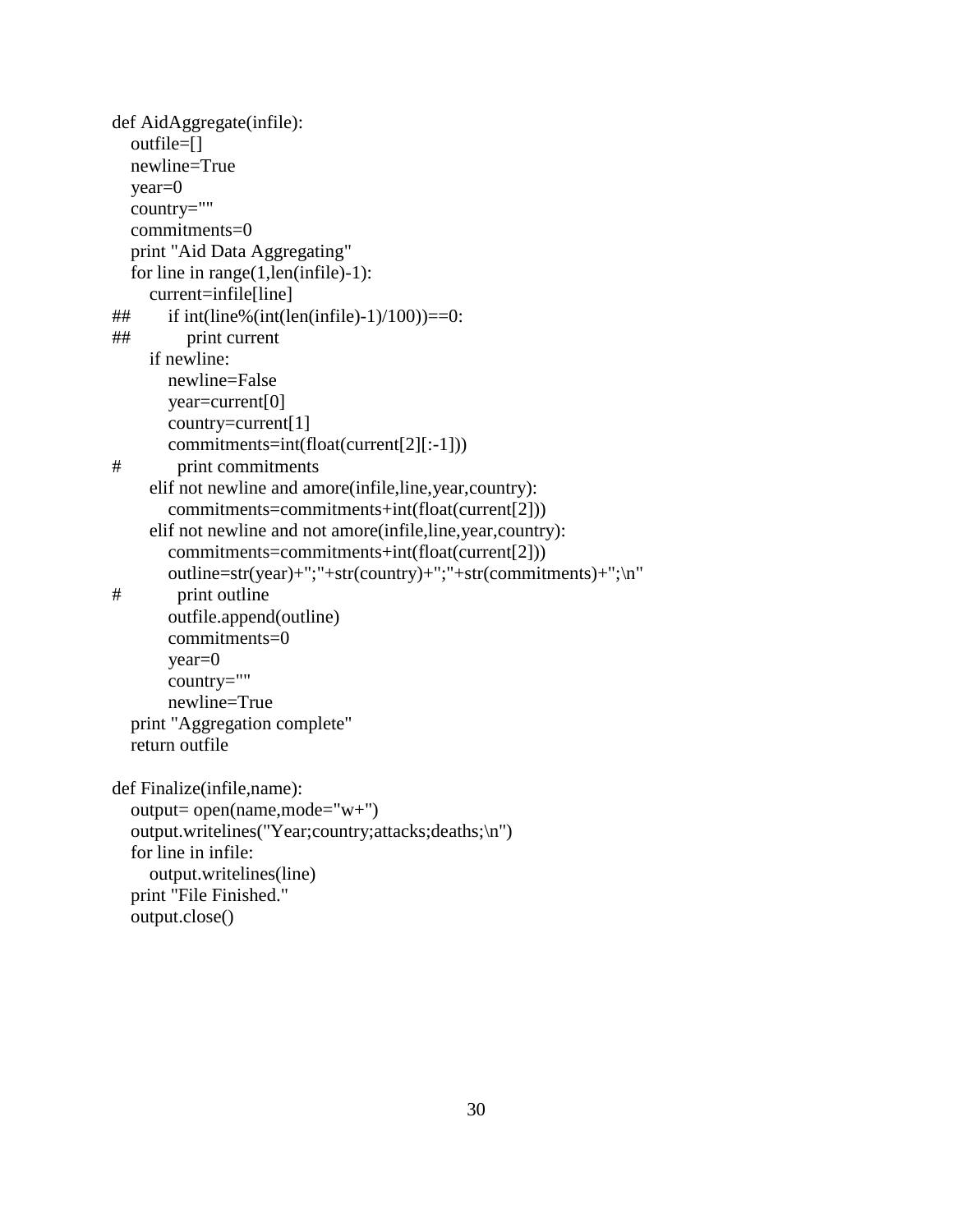def searchgraft(country, year,graft):

 #Subroutine that finds appropriatedata for grafting, or returns null if no such exists for line in graft:

```
 current=line.split(";")
```
# print country+", "+year

```
 if country==current[1] and year==current[0]:
# print "Data Found: "+str(year)+", "+str(country)
```

```
return ";1;"+str(current[2])+";"+str(current[3])+";\n"
```

```
# print "No Data found for "+str(year)+", "+str(country)
  return ";0;\ln"
```

```
def TerrorGraft(mainset, graft):
```
#Grafts a smaller dataset onto a larger one

```
 #Check to make sure mainset is longer than the graft
```

```
 if len(graft)>len(mainset):
```
return "Bad input: Graft is longer than Main Data Set"

```
 #Append headers in first line
```

```
# print mainset[0]
```

```
header = mainset[0][:-1]
```

```
header = header+";terrorism;terrorist attacks;number killed by terrorism;\n"
```

```
mainset[0]= header
```

```
 #print mainset[0]
```

```
 #For each line in the main file, check to see if there is a graftable line in the graft
   # if there is, graft that data on
```

```
# otherwise, graft on "0,\n\pi"
```

```
for n in range(1,(len(mainset)-1)):
```

```
if n\%1000 == 0:
```

```
 print "Checking for line "+str(n)
```

```
 line=mainset[n]
```

```
 workline=line.split(";")
```

```
# print workline
```

```
 country=workline[1]
```

```
 year=workline[0]
```

```
# print str(year)+", "+str(country)
      data=searchgraft(country,year,graft)
      mainset[n]=mainset[n][:-1]+data
   print "File Grafting Complete"
```

```
 return mainset
```

```
def searchaid(country,year,graft):
```
 #Subroutine that finds appropriatedata for grafting, or returns null if no such exists for line in graft:

```
 current=line.split(";")
```

```
# print country+", "+year
```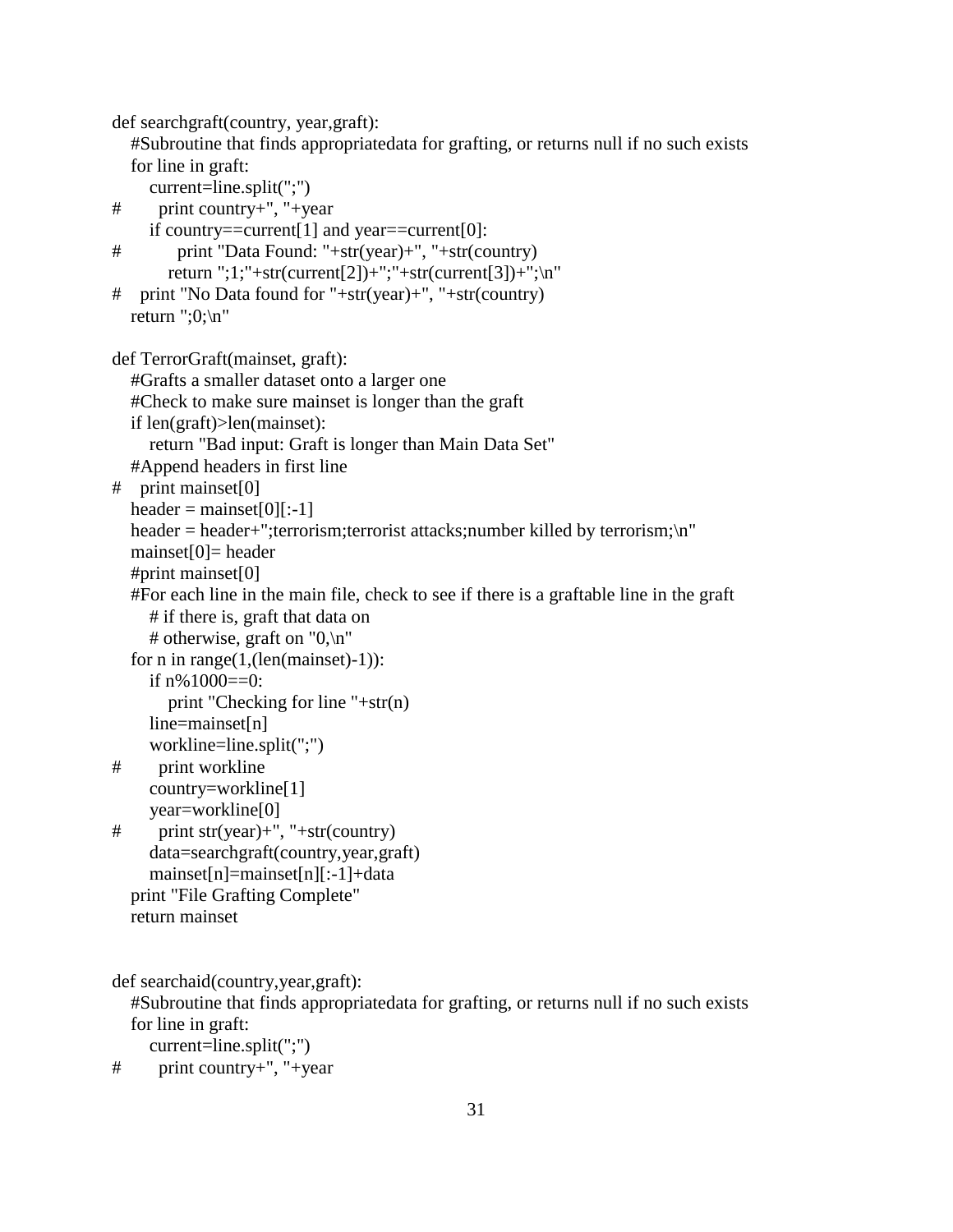```
 if country==current[1] and year==current[0]:
        print "Data Found: "+str(year)+", "+str(country)
       return ";"+str(current[2]) +";\n\frac{n}{r}# print "No Data found for "+str(year)+", "+str(country)
  return ":0; \n"
def AidGraft(mainset, graft):
   #Grafts a smaller dataset onto a larger one
   #Check to make sure mainset is longer than the graft
   if len(graft)>len(mainset):
      return "Bad input: Graft is longer than Main Data Set"
   #Append headers in first line
# print mainset[0]
  header = mainset[0][:-1]
   header = header+";netEducAidUSD;\n"
  mainset[0]= header
# print mainset[0]
   for n in range(1,(len(mainset)-1)):
      if n%1000==0:
        print "Checking for line "+str(n)
      line=mainset[n]
      workline=line.split(";")
# print workline
      country=workline[1]
      year=workline[0]
# print str(year)+", "+str(country)
      data=searchaid(country,year,graft)
      mainset[n]=mainset[n][:-1]+data
   print "File Grafting Complete"
   return mainset
```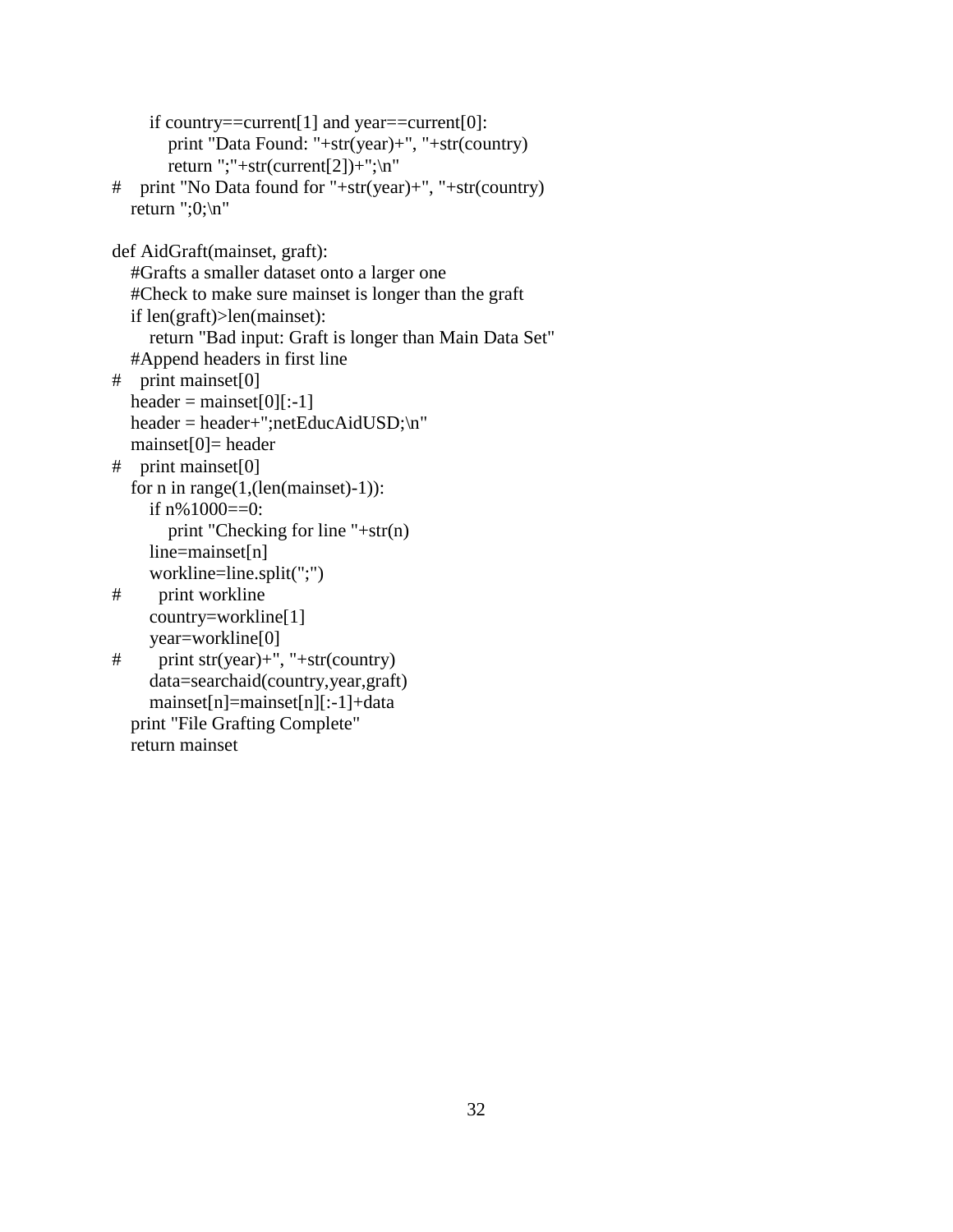```
def datacheck(inputs):
   if inputs=="":
     return False
   else:
      return True
def semicolons(alist):
   output=";"
   for item in alist:
      output=output+str(item)+";"
   return output
def fullsearch(country,year,terror,aid,polity):
# print str(country)+", "+str(year)
  terror_data=""
  aid data=""
  polity data=""
   for tline in terror:
      current=tline.split(";")
     if country==Rename(current[1]) and year==current[0]:
# print "Terror Data Found"
        terror_data=";1;"+str(current[2])+";"+str(current[3])+";"
   for aline in aid:
     current=aline.split(";")
# print current
     if country==Rename(current[1]) and year==current[0]:
# print "Aid Data found!"
# print "Education Data: "+current[2]
        aid_data=str(current[2])+";"
   for aline in polity:
# print aline
     current=aline
# print current
     if country==Rename(current[1]) and year==current[0]:
# print "Polity Data Found!"
# print "Polity Data: "+str(current[2:])
        polity_data=semicolons(current[2:-1])
   if datacheck(terror_data) and datacheck(aid_data) and datacheck(polity_data):
     outdata= terror_data + aid_data+polity_data+";\n"
      #print "Full Data"
   elif datacheck(terror_data) and datacheck(polity_data) and not datacheck(aid_data):
      outdata=terror_data+";0;"+polity_data+";\n"
      #print "Terror and Polity Data"
   elif not datacheck(terror_data) and datacheck(aid_data) and datacheck(polity_data):
      outdata=";0;0;"+aid_data+polity_data+";\n"
```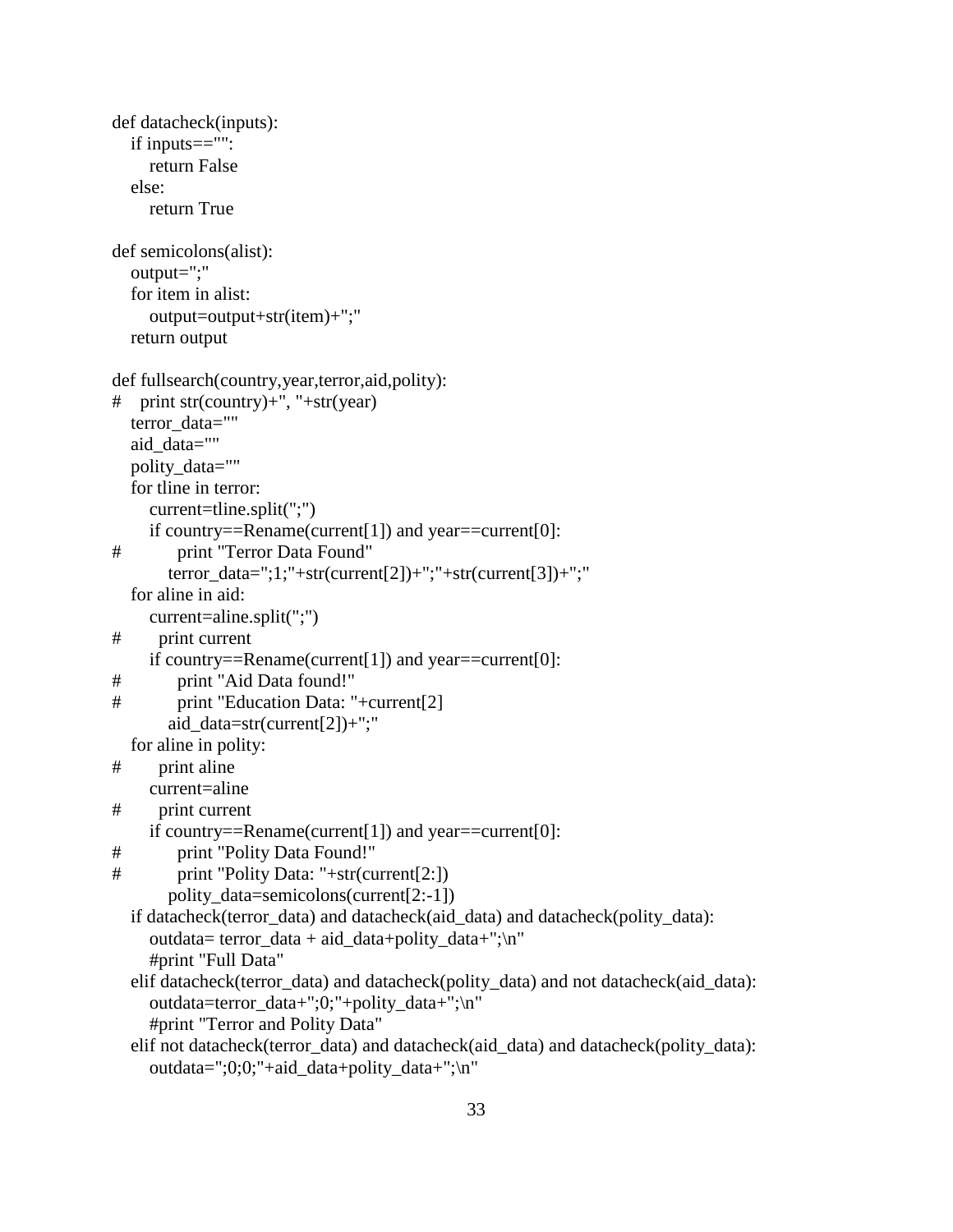#print "Aid and Polity Data"

 elif datacheck(terror\_data) and datacheck(aid\_data) and not datacheck(polity\_data): outdata= terror\_data + aid\_data+";\n" #print "Terror and Aid Data" elif datacheck(terror\_data) and datacheck(polity\_data) and not datacheck(aid\_data): outdata=terror\_data+";0;;;;;;;;;;;;;;;;;\n" #print "Terror Data" elif not datacheck(terror\_data) and datacheck(aid\_data) and datacheck(polity\_data):

outdata=";0;0;"+aid\_data+";;;;;;;;;;;;;;;;\n"

#print "Aid Data"

else:

outdata=";0;0;;;;;;;;;;;;;;;;;;;;;\n"

```
 #print "No Data Found: "+country+" "+year
 return outdata
```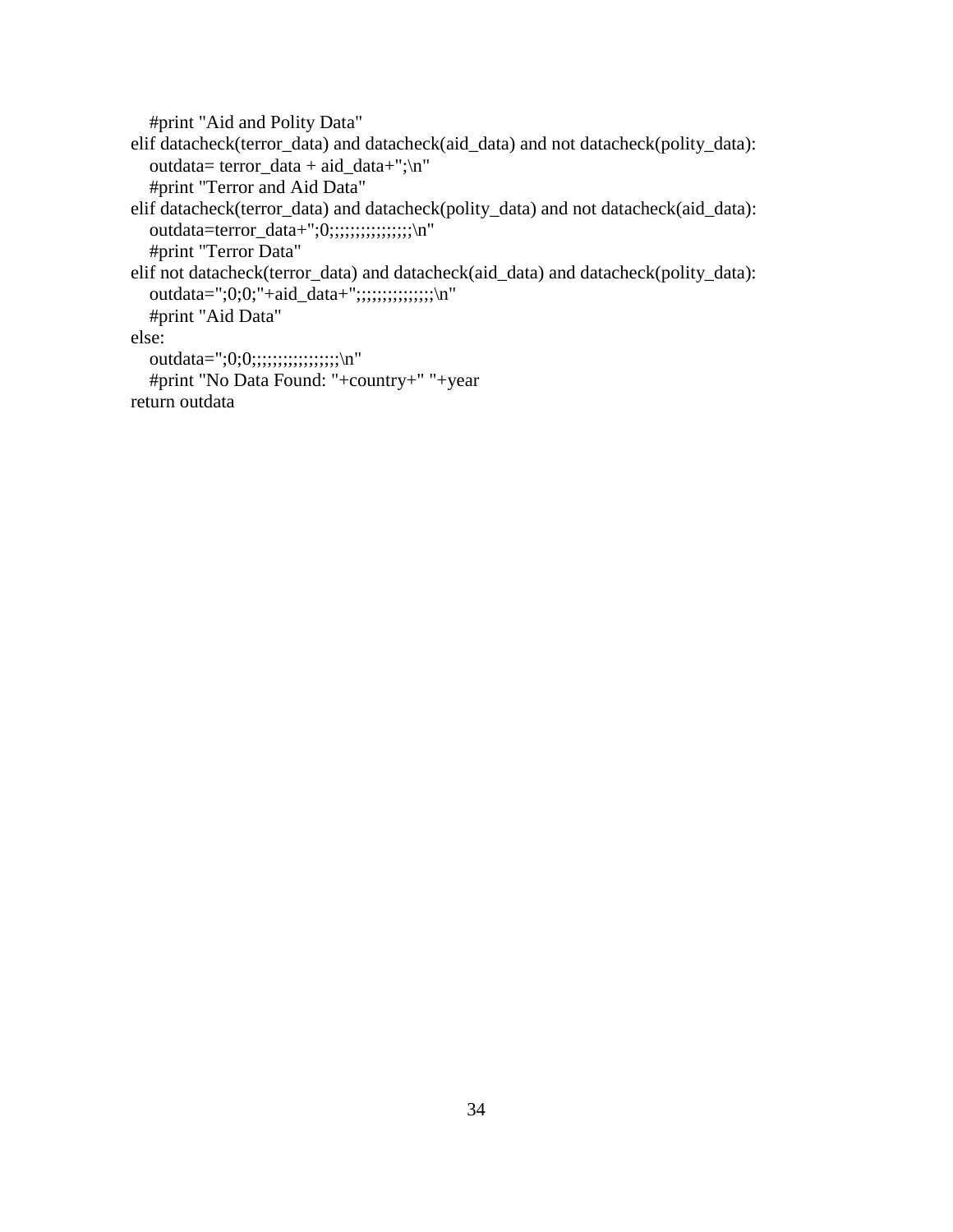```
def FullGraft(terror,aid,mainset,polity=""):
   mainset=mainset
   if len(terror)>len(mainset) or len(aid)>len(mainset) or len(polity)>len(mainset):
      print "Bad input: grafts are longer than main set"
      print "Mainset: "+str(len(mainset))+", Terror: "+str(len(terror))+", Aid: "+str(len(aid))+", 
Polity: "+str(len(polity))
     if len(mainset)<=1:
        print mainset
     quit
  header = mainset[0][:-1]
  header =str(header)+";terrorism;terroristattacks;terrorcasualties;netEducAidUSD;democ;autoc;polity;poli
ty2;durable;xrreg;xrcomp;xropen;xconst;parreg;parcomp;exrec;exconst;polcomp\n"
   mainset[0]=header
# print mainset[0]
  length = len(maxinset) counter=0
  for n in range(1, (length-1)):
    if n\% (length/20)==0:
# print str(int((n/length)*100))+"% Grafted"
        counter=counter+1
# print workline
        print str(counter)+"/20 count completed."
     line=mainset[n]
     workline=line.split(";")
# print workline
      country=Rename(workline[0])
      year=workline[2]
     #print str(year)+", "+str(country)
      data=fullsearch(country,year,terror,aid,polity)
      #print data
     mainset[n]=mainset[n][:-1]+data
# print mainset[n]
   print "Terror and Aid Data Grafted"
   return mainset
```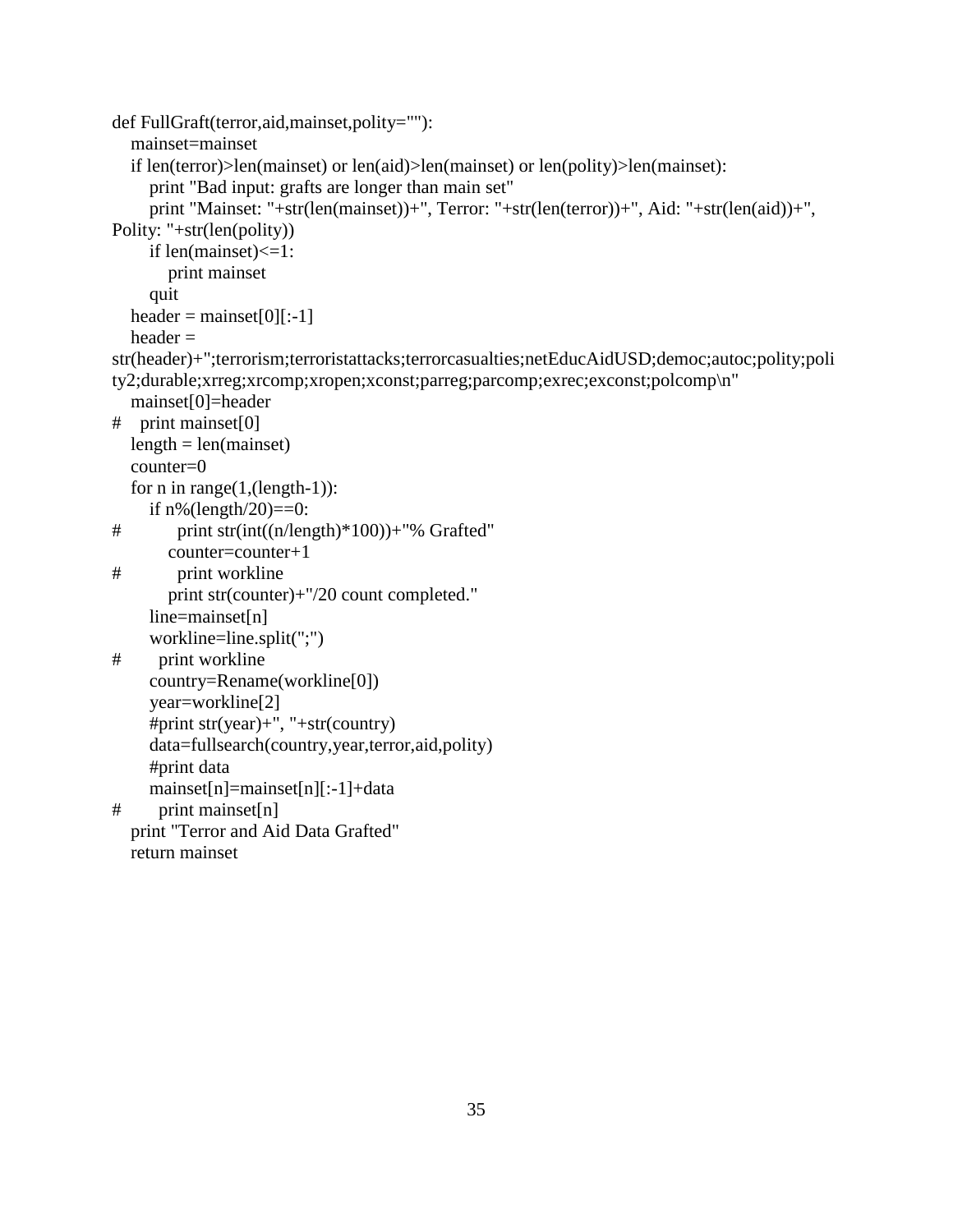```
def WriteFile(infile,name):
   output= open(name,mode="w+")
   for line in infile:
      output.writelines(line)
   print "File Finished."
   output.close()
def Semify(filename):
   for line in filename:
     line=line.split(";")
     for cell in line:
        if cell.find(",")==True:
          cell=cell.split(",")
          print cell
   return filename
def Main(filename,aidset,polityset,mainsetname=""):
   print "Opening File . . ."
   inputs=OpenCsvFile(filename)
   terror=TerrorAggregate(inputs)
   aidinput=OpenCsvFile(aidset)
   aid=AidAggregate(aidinput)
   polityinput=OpenCsvFile(polityset)
   if not mainsetname=="":
     mainset=OpenCsvFileText(mainsetname)
# print mainset
      output=FullGraft(terror,aid,mainset,polityinput)
# output=TerrorGraft(mainset, terror)
# output=AidGraft(output, aid)
# output=Semify(output)
# print output
     WriteFile(output,"C://Users/Kevin/Documents/Georgetown/Thesis/Data/Grafted.csv")
# else:
# Finalize(graft,"C://Users/Kevin/Documents/Georgetown/Thesis/Data/PyOutput.csv")
```
Main("C://Users/Kevin/Documents/Georgetown/Thesis/Data/PythonInput.csv",

"C://Users/Kevin/Documents/Georgetown/Thesis/Data/Aid-Input.csv",

 **"C**://Users/Kevin/Documents/Georgetown/Thesis/Data/Polity4Input.csv",

"C://Users/Kevin/Documents/Georgetown/Thesis/Data/DatabankInput.csv")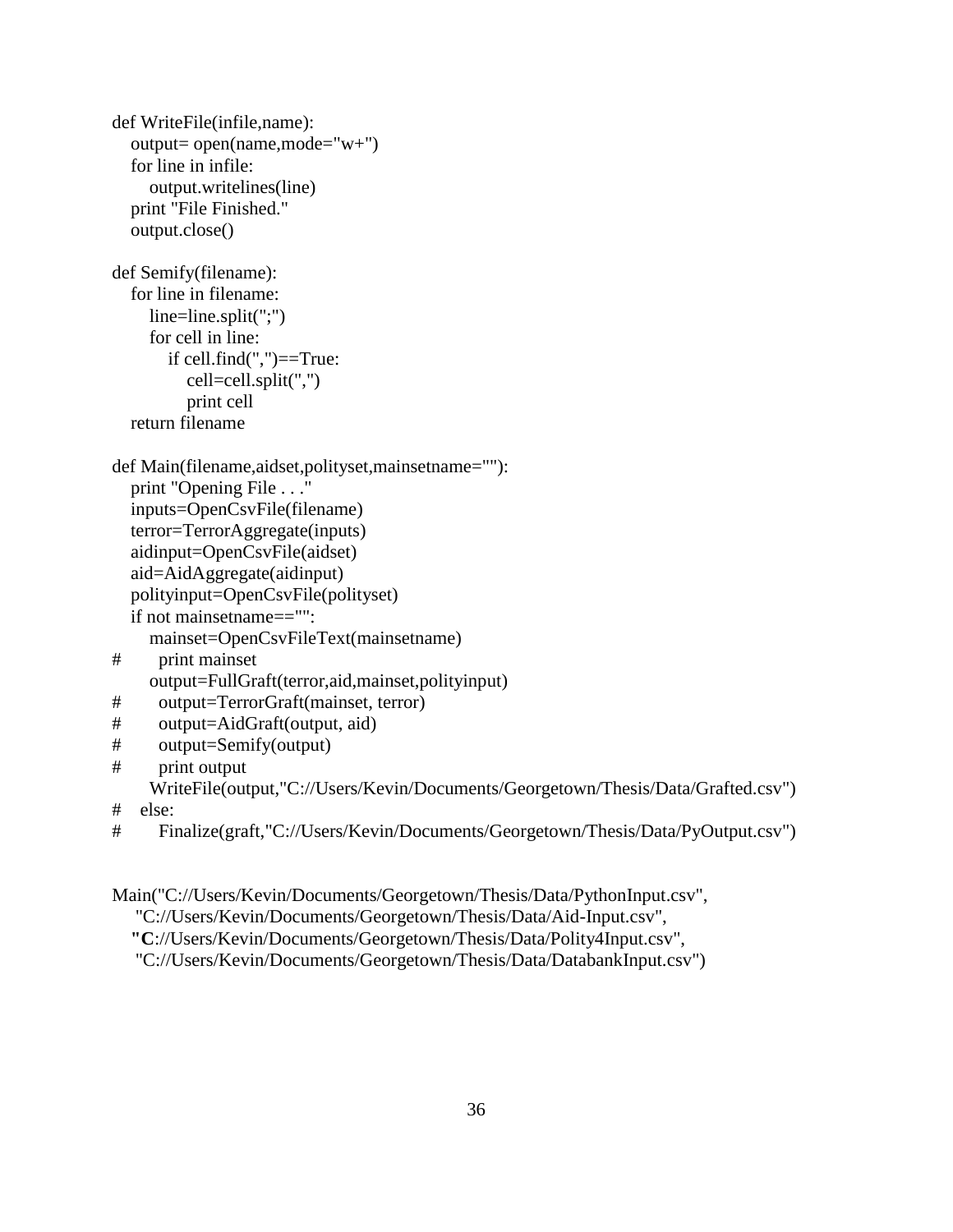#### **BIBLIOGRAPHY AND SOURCES CITED**

- <span id="page-41-0"></span>Abadie, A. (2004). Poverty, Poliical Freedom, and the Roots of Terrorism. *National Bureau of Economic Research, NBER Working Paper #10859*.
- Acemoglu, D., & Robinson, J. (2012). *Why Nations Fail: The Origins of Power, Prosperity, and Poverty.* Crown Business.
- Alesina, A., & Rodrik, D. (1994). Distributive Politics and Economic Growth. *The Quarterly Journal of Economics*, 465-490.
- Azam, J.-P. (2011). Why suicide-terrorists get educated, and what to do about it. *Pubic Choice*.
- Azam, J.-P., & Thelen, V. (2008). The roles of foreign aid and education in the war on terror. *Public Choice 135*, pp .357-397.
- Azam, J.-P., & Thelen, V. (2010). Foreign Aid Versus Military Intervention in the War on Terror. *The Journal of Conflict Resolution, vol 54 no. 2*, pp. 237-261.
- Frey, B. S., & Luechinger, S. (2002). *How to Fight Terrorism.* Zurich: University of Zurich.
- Huson, R. (1999). *The Sociology and Psychology of Terrorism: Who becomes a terrorist and why?* Washington, DC: Library of Congress.
- Kreuger, A. B., & Maleckova, J. (2003). Education, Poverty and Terrorism: Is There a Causal Connection? *Journal of Economic Perspectives, v. 17, Number 4*, 119-144.
- Mandler, M., & Spagat, M. (2003-2010). Foreign Aid Designed to Diminish Terrorist Atrocities can Increase Them. *Royal Holloway University of London Discussion Paper Series.* Longon: Department of Economics, Royal Holloway College.